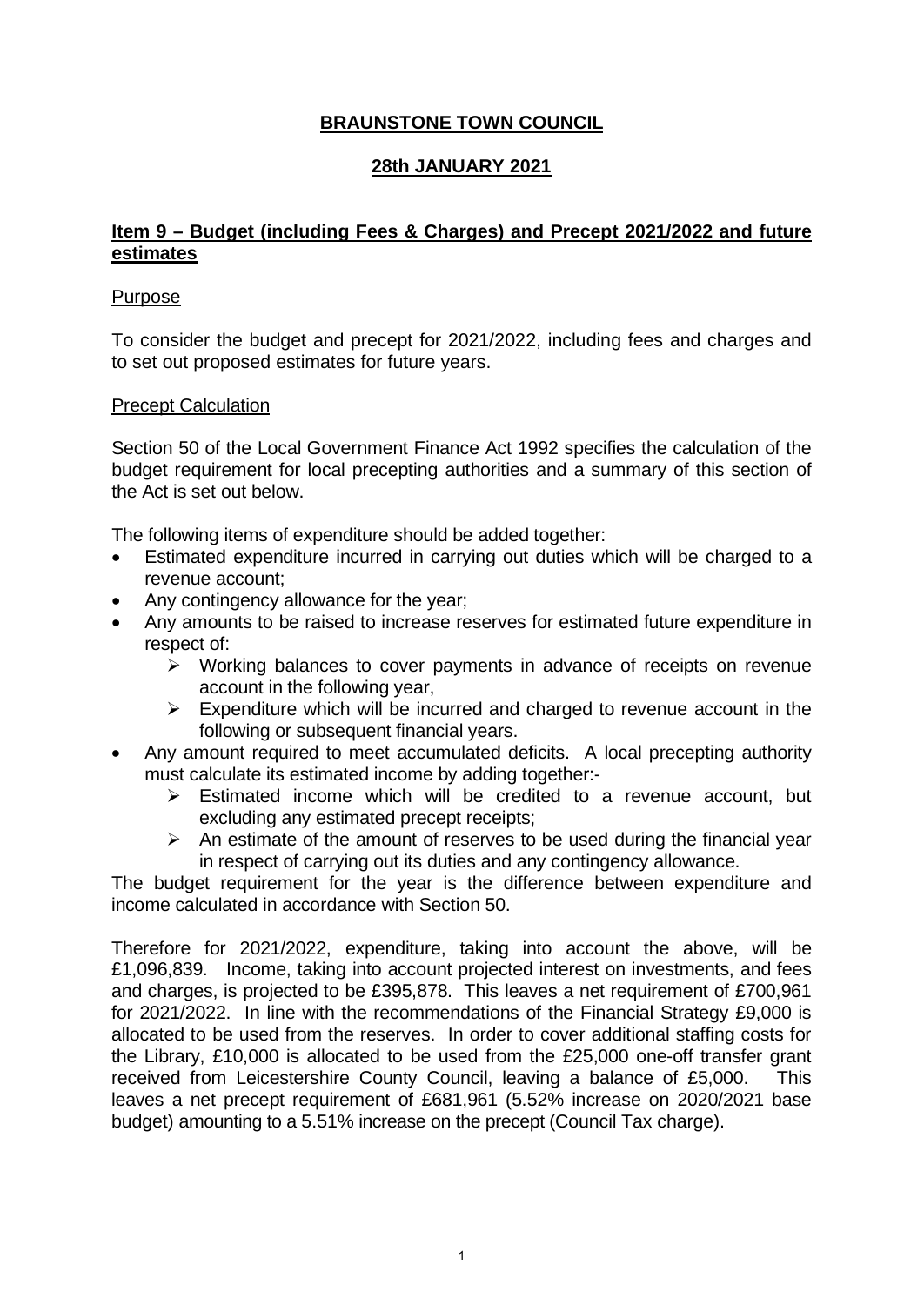The proposed income and expenditure budgets for 2021/2022 are attached as Appendix 1.

Comparative figures showing last year's outturn (31st March 2020), the current year budget and spend to 31st December 2020 and the proposed budget for 2021/2022 for each of the Committee budgets and budget headings is attached as Appendix 2.

The projections for the next 5 years, set out in the Financial Strategy, are attached at Appendix 3 and will be subject to reassessment in October and November 2021 prior to the budget preparations for 2022/2023.

The precept must be agreed at a meeting of Braunstone Town Council (scheduled for 28th January 2021) and notified to Blaby District Council by 1st February.

| <b>SERVICE</b>                    | 2018/2019   | 2019/2020   | 2020/2021   | 2021/2022   |
|-----------------------------------|-------------|-------------|-------------|-------------|
|                                   |             |             |             |             |
| <b>Corporate Management</b>       | £92,824.66  | £92,254.98  | £88,531.70  | £94,811.13  |
| <b>Braunstone Civic Centre</b>    | £112,077.77 | £116,980.22 | £123,853.77 | £148,431.69 |
| <b>Thorpe Astley Centre</b>       | £56,456.36  | £46,322.48  | £59,450.33  | £74,761.82  |
| Parks & Open Spaces               | £213,743.25 | £196,390.37 | £196,646.60 | £212,280.47 |
| Library                           |             | £82,812.68  | £108,211.26 | £64,236.60  |
| <b>Community Development</b>      | £101,028.40 | £52,548.43  | £53,032.99  | £70,201.41  |
| <b>Planning &amp; Environment</b> | £34,976.56  | £35,507.84  | £35,577.35  | £36,237.87  |
|                                   |             |             |             |             |
| <b>TOTAL</b>                      | £611,107    | £622,817    | £665,304    | £700,961    |
|                                   |             |             |             |             |
| Use of Reserves                   | £37,000     | £18,000     | £9,000      | £9,000      |
| <b>Library Transfer Grant</b>     |             |             | £10,000     | £10,000     |
| <b>Precept Requirement</b>        | £574,107    | £604,817    | £646,304    | £681,961    |

### Budget and Precept Comparisons

### Proposed Council Tax for 2021/2022

With a precept base of 4,888.95 and a precept requirement of £681,961, the scaled charges for the precept (Council Tax) are as follows:

| COUNCIL TAX BANDS                                       | A<br>(6/9) | B<br>(7/9) | C<br>(8/9) | D<br>(9/9) | Е<br>(11/9) | (13/9)  |
|---------------------------------------------------------|------------|------------|------------|------------|-------------|---------|
| INUMBER OF<br>PROPERTIES IN EACH<br>BAND (January 2021) | 919        | 3715       | 1527       | 733        | 222         | 3       |
| <b>SCALED CHARGES</b><br>FOR 2021/2022                  | £92.99     | £108.49    | £123.99    | £139.49    | £170.49     | £201.49 |
| Charges in 2020/2021                                    | £88.14     | £102.83    | £117.52    | £132.21    | £161.59     | £190.97 |
| Cash Increase                                           | £4.85      | £5.66      | £6.47      | £7.28      | £8.90       | £10.52  |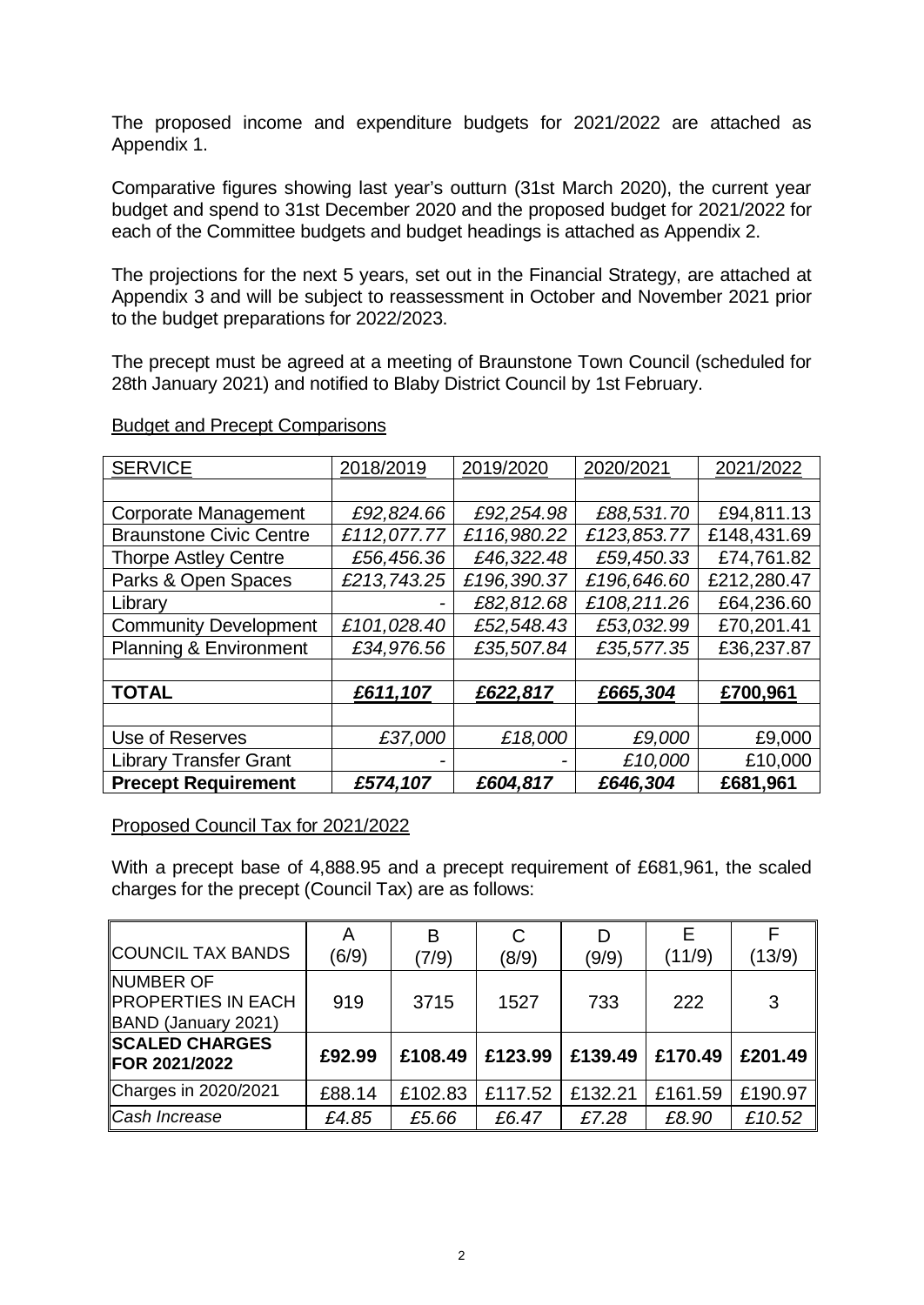### Community Grants

The annual budget for Community Grants is £5,000. On 24th September 2020, the Community Development Committee approved fixed term revisions to the Community Grants Scheme until 31st March 2021 to provide additional financial support to local community groups in the medium term whilst the Covid-19 pandemic continued (Community Development Committee minute 89). Funding was identified due to the existing budget being underspent.

The Government predicts that the current restrictions on social contact will exist at least until Easter 2021. Therefore, many community groups are not likely to consider recommencing activities until after that date when perhaps the direction of travel will be clearer. Therefore, the Council is also likely to need to consider what support it can provide to assist community groups to recover from the Covid-19 pandemic in the new financial year.

Therefore, Community Development Committee has proposed an increase to the budget for Community Grants by £1,000 to provide additional resources to account for the increased need of community groups for funding from April 2021. This additional funding can account for additional demand, a specific grant for Covid-19 recovery or to increase the amount available to community groups generally. It will be a matter for the Community Development Committee at a future meeting to consider its approach and where necessary devise an appropriate scheme.

### Covid-19 Community Response

In March 2020, the Council established a Community Response initiative to bring together people who wanted to help others and those who needed help, particularly those who were elderly or vulnerable, during the Covid-19 pandemic and particularly the lockdown.

On 30th April 2020, Policy & Resources Committee allocated £5,000 for costs associated with the initiative and the Council obtained £500 in grant funding from Blaby District Council. Due to the nature of the initiative, most work is undertaken by volunteers and the Council's support covered by existing staffing resources. Therefore, to date £230 has been spent on flyers, which were delivered to each household in the Town.

Therefore, Policy & Resources Committee on 20th August 2020 resolved that the balance of grant funds (£270) received from Blaby District Council towards supporting the community in response to Covid-19 be ring fenced to support the Community Food Bank.

While it is not anticipated that the Community Response Scheme will need funding beyond the end of the financial year, it is prudent in the circumstances to allocate some one-off funding to ensure resources are available if needed. Similarly to the current position, associated support activities, for example, Braunstone Town Community Foodbank, can also be supported from this fund to ensure the needs of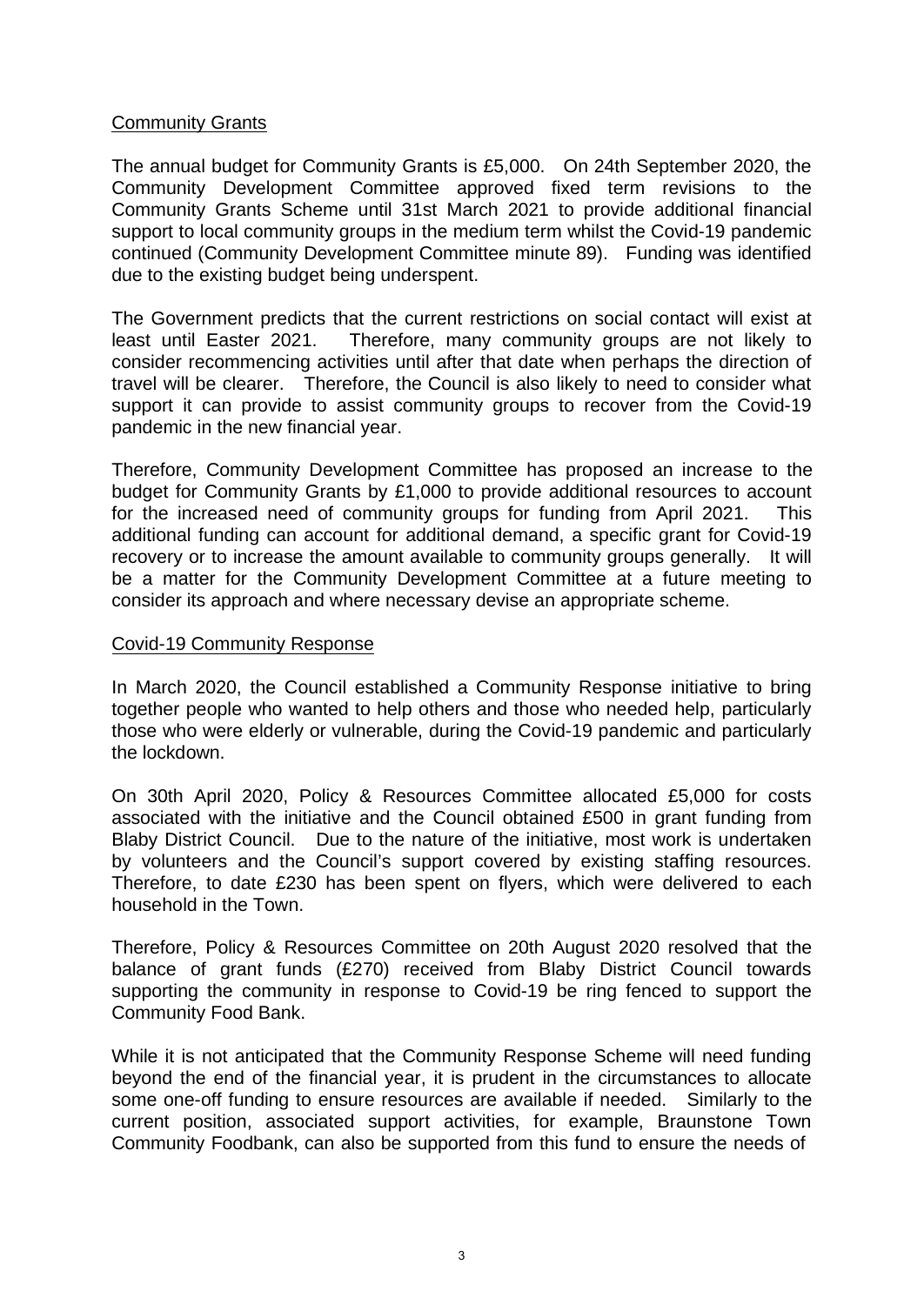vulnerable residents continue to be met.

### Street Furniture

Based on the decision of the Planning & Environment Committee to explore gateway signage to the Town at the Parish Boundary with Lubbesthorpe on the new road connecting Thorpe Astley with Lubbesthorpe and at the entrances to Thorpe Astley estate (Minute 43), Street Furniture expenditure was increased last year by £3,000 to £5,000 to cover the consultancy, design costs and installation costs.

It is anticipated that the Thorpe Astley entrance signage will be covered by the current year budget. However, the gateway signage to the Town due to be installed on Meridian Way extension, when this section of road is adopted by Leicestershire County Council, remains outstanding and budgetary provision will need to be made for these costs.

In addition, the Committee has indicated its wish to improve the provision of Notice Boards around the Town and the initiative is provided for in the Planning & Environment objectives (7).

Therefore, the Planning & Environment Committee has recommended that the £5,000 budget is retained for both the gateway signage and notice board improvements.

### Staff and Pension Costs

In November 2019, the National Employers for local government services informed the unions that they would not be in a position to respond to their pay claim until the impact of the outcome of the General Election was known, which they did not expect until the New Year. Therefore, when setting last year's budget, staffing and pension budgets were assessed by incorporating any scale point increases due to individual members of staff and then applying a 2% increase to all staff salaries, as set out in the Financial Strategy.

On 24th August 2020, agreement was reached between the National Employers and the NJC Trade Unions on increased rates of pay of 2.75% applicable from 1st April 2020.

On 25th November 2020, the Government published its Spending Review 2020. As part of the response to the economic impacts of Covid-19, the Chancellor announced that public sector pay will be "paused" for 2021/22. There will be an exemption for workers earning below £24,000 who will receive a pay rise of at least £250.

The Local Government Association's Spending Review On-the-Day Briefing, states that national government cannot impose a pay freeze nor mandate a pay increase for just lower-paid workers in local government, as pay is determined between the employers and unions (either nationally or locally). The National Joint Council ('NJC Green Book') unions for local Government state that their pay claim will not be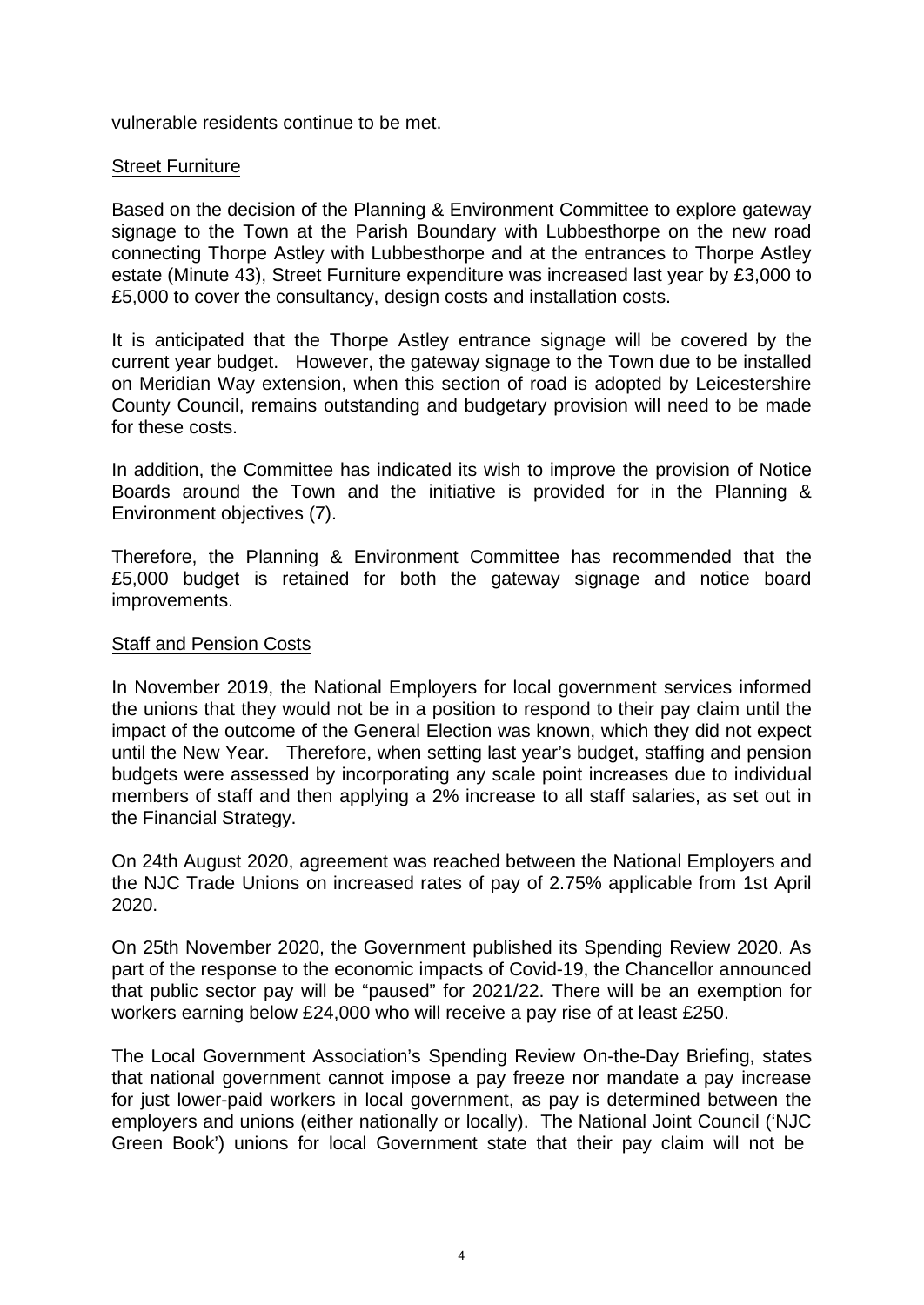lodged until late January. Councils will be consulted on it in order to inform the National Employers' position for when they reach the stage of formally responding.

A continuing challenge for the NJC National Employers arises from the OBR's forecast for the National Living Wage to reach £10.46 in 2025. The bottom hourly rate for 'Green Book' employees is currently £9.25 (outside London) so, if the forecast remains unchanged, there are only five pay rounds remaining in order to increase just the bottom pay point by a potential further 13.1%. While the Town Council ensures that it pays the Foundation Living Wage; changes to the NJC scale points and structure will impact on the Council's salary commitments.

The additional 0.75% not accounted for in the 2020/21 budget has been factored into the budget proposals along with a 2% increase in line with the Financial Strategy, except for the five post holders earning over £24,000.

Additional funds have been allocated for Library staff due to the increase in hours which were the subject of TUPE, as reported to Policy & Resources Committee on 14th February and 13th June 2019 and for which the County Council agreed the payment of a one-off grant of £25,000 to assist the Town Council. In order to balance costs in 2021/22, a further £10,000 will need to be drawn down from this money, leaving a balance of £5,000.

A valuation review of the Leicestershire Local Government Pension Fund took place in 2019 for the three year period 2019/20 – 2022/23. The review took into account the scheme's liabilities and investment performance, alongside the need to recalculate member benefits requiring all hour changes for certain scheme members, following the Supreme Court Judgement in July 2019. The Town Council's employer contribution rates in 2021/22 will be 22.6%, increasing from 22.1% in 2020/21.

Overall, staffing, pension and associated on-costs, are budgeted to increase by 3.18%, a total of £15,900.

#### Public Works Loan Repayments – Shakespeare Park

On 9th October 2019, the treasury increased the margin that applied to new loans from the Public Works Loan Board to 100bps (one percentage point) on top of usual lending terms.

This change would have impacted significantly on the repayment costs of the Shakespeare Park Site and Pavilion loan of £936,936. As a result of the increased margin, the annual repayment increased from £34,678.30 by £7,411.62 to £42,089.92, an increase of 21.37%. Due to the timescales of the project; half of the loan repayments were included in the 2020/21 budget, with the remainder to be allocated in the 2021/22 budget.

However, during 2020 with a low base rate at 1%, the Council obtained an annual interest rate of 2.63% on the first £436,936 part of the loan, meaning the annual repayment will be £17,723.86 instead of the budgeted amount of £20,125.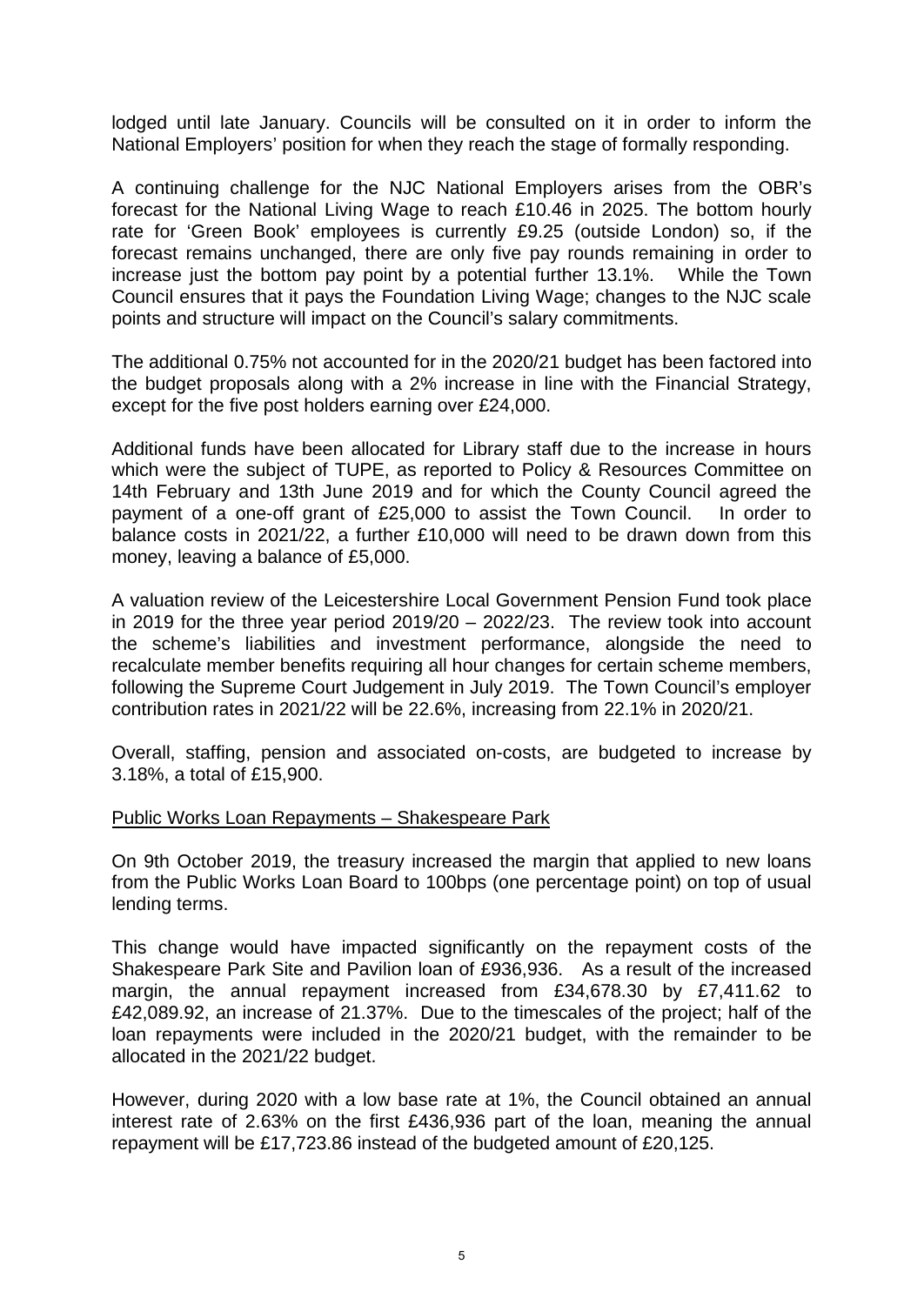On 25th November 2020, the Chancellor announced in the Spending Review 2020 that Public Works Loan lending rates will be cut to gilts + 100 base points for Standard Rates, effectively reversing the rate increase of October 2019.

The Government will reform the Public Works Loan lending terms; however, these won't apply to the Shakespeare Park Loan since approval was given in January 2020.

The proposed budget has predicted an interest rate of 2% on the remaining £500,000 of the loan, resulting in an annual repayment of £20,163.77 on this part of the loan, with a total annual repayment on the whole loan of £37,888.

Based on the current loan repayment rate of 1.74%, the repayment cost is more likely to be around £17,340.84 with a total annual repayment for the whole loan of £35,065 per annum.

#### Room Hire Income

Following an assessment of income and expenditure against budgets by Policy & Resources Committee on 31st October 2019 (Policy & Resources Committee Minute 34), projected income figures for Room Hires was reduced by £21,532 in the 2020/21 budget.

The proposed budget for 2021/22 reduces Room Hire income by a further 10%. This assumption is based on the Council managing the impact of Covid-19 on room hire income through existing staff vacancies. However, there is likely to become a point where additional staffing is required, without a full recovery of income (which may include use of discount schemes to attract new business).

#### Christmas Lights and Decorations

To ensure that the Centre is appropriately decorated for future Christmas seasons; Community Development Committee recommended on 3rd December "that £3,000 be included in the Estimates to purchase Christmas decorations for Thorpe Astley Community Centre".

Christmas trees have to be reasonably large (for them not to be stolen) and therefore, have to be packed in well to keep them balanced and safe; this is a significant logistical operation and one that has to be carried out by trained operatives. Therefore it is recommended that existing trees are used or new ones planted (such as a conifer), which can be decorated with lights at Christmas.

LED lights are light and can also be daisy chained along the building fascias. Hooks can be installed and the work carried out in-house.

Therefore, it is recommended that a one-off amount of £2,000 be included in the Civic Centre budget for the Civic Centre site (including the Library) and a one-off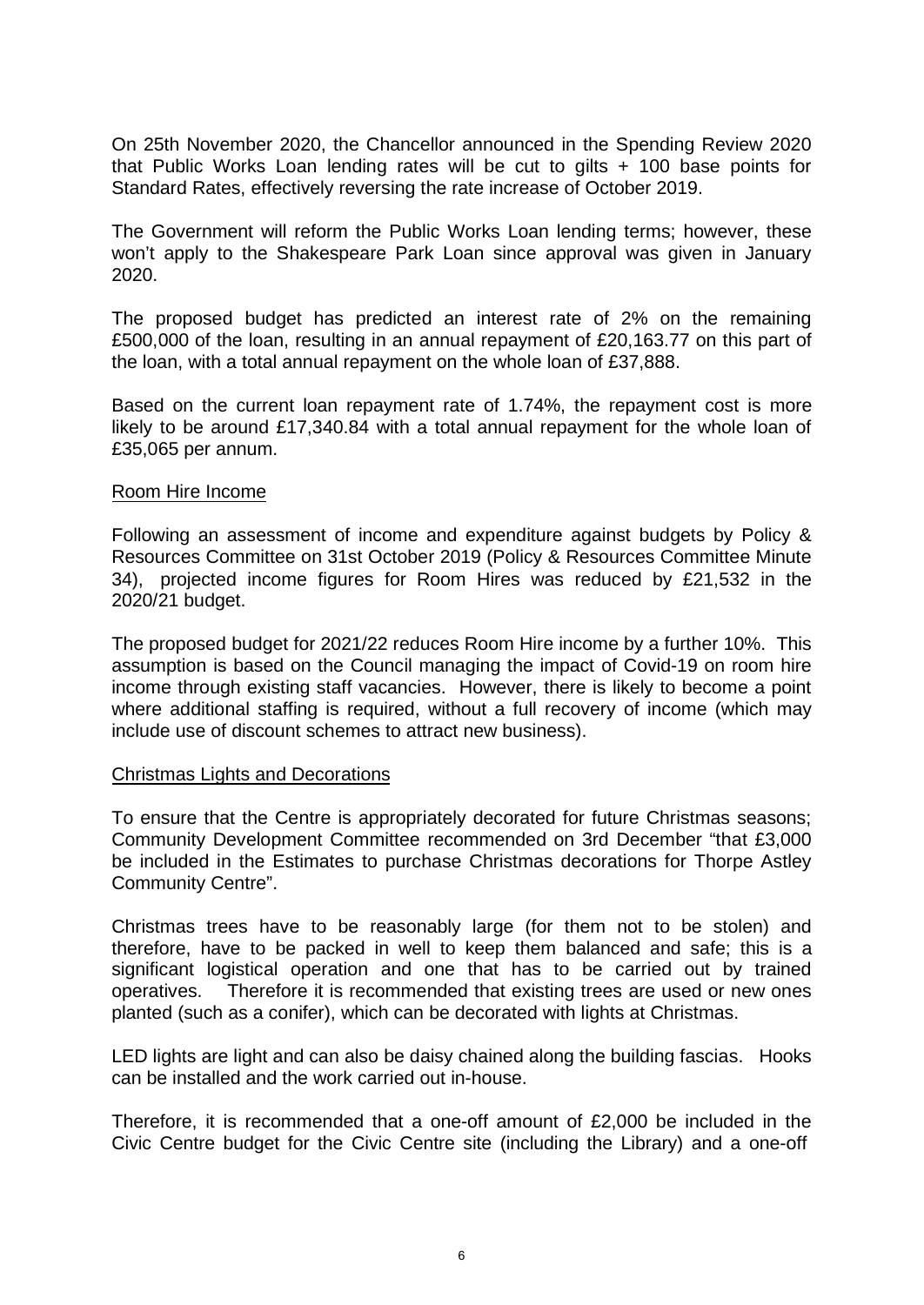amount of £1,000 be included in the Thorpe Astley budget for 2021/22 for purchasing lights and associated fixings (including the electrical installation).

### Capital Projects

Additional one-off funding is recommended for the Library to roll out the installation of LED lighting. While the building is the responsibility of the County Council, the Town Council is responsible for paying the utility costs and therefore, can make savings on these costs and reinvest the grant money from the County Council into Library services. SHIRE Environment Grant funding is available from the County Council for initiatives which help tackle climate change.

### Fees and Charges

In addition to the precept, the Council levies charges for using its community and sporting facilities and some miscellaneous administrative charges. Since 2018/2019 fees and charges have been frozen, since previous increases had resulted in cancellation of some longer term hires, who reported that year on year, slightly above inflation increases had meant that their activity was no longer viable.

Following the review of the budgeted income from Room Hires, see above, and consideration by Community Development Committee and Citizens' Advisory Panel of support for community groups, Policy & Resources Committee established a Community Centres Working Group, which was due to commence work in spring 2020. However, it was postponed and is due to commence its work once the impact of Covid-19 on the business of the Centres becomes clearer, potentially after Easter.

Therefore, no increase in charges is currently recommended.

### The Council Tax Base and Town / Parish Precepts

The Council Tax Base is calculated by Blaby District Council each year. It is calculated for the District as a whole and also for each individual parish. The Council Tax Base represents the number of Band D equivalent dwellings within the District or Parish adjusted for the following items:-

- Exemptions;
- Discounts:
- New Properties;
- The Collection Rate Percentage.

Once agreed the parish Tax Base is used to calculate the Town/Parish element of each Council Tax Bill.

The Localism Act and Council Tax Regulations which came into effect in 2013 have resulted in changes in the way the Council Tax is collected. The government's Welfare Reforms have resulted in a reduction in the Tax Base Figure. There is however no mechanism for the government to provide funding directly to Town and Parish Councils to make up any shortfall due to the reduced Council Tax Base. The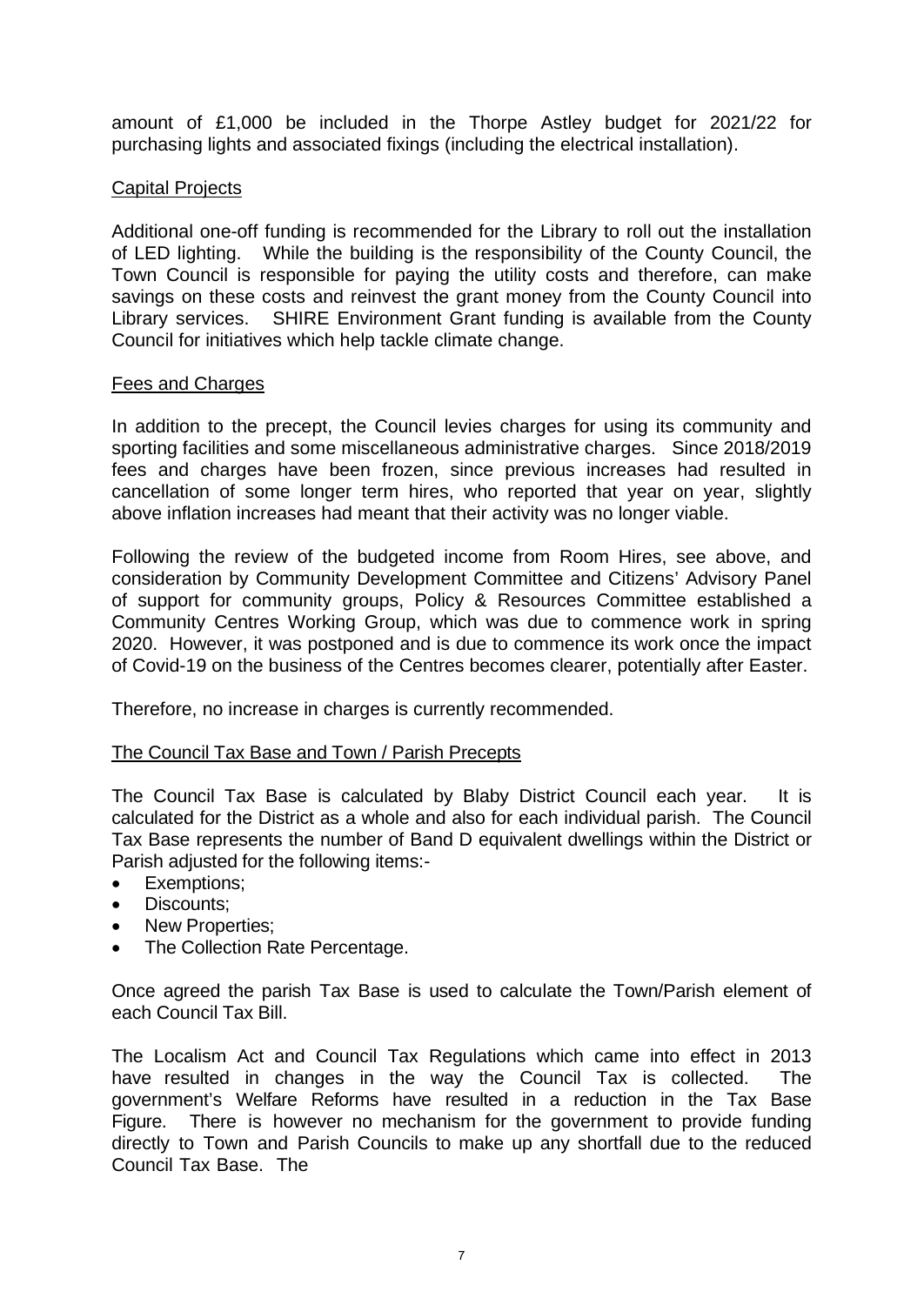government says however that there is a clear expectation that the District Council will work with Parishes in its area to pass down funding so that the precept can be reduced to reflect the reduction in the Council Tax Base.

From 2013/2014 to 2017/2018, Blaby District Council passed on the parish share of the Council Tax Support Grant, which amounted to £56,819.90 in 2013/2014 and £48,897 in 2017/2018. However, Blaby District Council determined in February 2017 to discontinue the redistribution of this grant to parishes, along with ending the redistribution of the New Homes Bonus, from April 2018.

This decision presented the most significant financial risk to the Town Council's finances and services, since the grant offset the income from the tax base which was lost as a result of the reforms to the welfare system. Therefore, without the grant, residents on low income or in receipt of benefits can apply to reduce their Council Tax and the Town Council will no longer receive this payment. The risk of setting significantly higher precepts is that among residents on lower incomes or where income is being squeezed; higher precept increases could increase the number of applications for Council Tax reductions/exemptions.

Therefore, the decision of Blaby District Council to end the payment of the parish share of the Council Tax Support Grant will continue to impact upon the Council's finances and ability to deliver capital investment for the next couple of years.

#### Council Tax Property Bands

All domestic properties in England and Wales became liable to a local tax called Council Tax from 1st April 1993. The council tax has a property element and a personal element.

The property element depends on the valuation band to which the property is allocated. The bands are:-

| Band A        | up to | £40,000              |
|---------------|-------|----------------------|
| <b>Band B</b> |       | £40,000 to £52,000   |
| Band C        |       | £52,000 to £68,000   |
| <b>Band D</b> |       | £68,000 to £88,000   |
| Band E        |       | £88,000 to £120,000  |
| Band F        |       | £120,000 to £160,000 |
| <b>Band G</b> |       | £160,000 to £320,000 |
| <b>Band H</b> |       | £320,000 and over    |
|               |       |                      |

The personal element is related to the number of adults resident in the property. The basic bill assumes that there are two adults resident in the property and in this case the personal element and the property element will each comprise 50% of the bill. If there are more than two resident adults, the bill is not increased. However, if there are fewer than two residents, the bill is discounted accordingly. The bill for a oneadult household will be 75% of the basic bill. Of this, 50% represents the property element and 25% the personal element.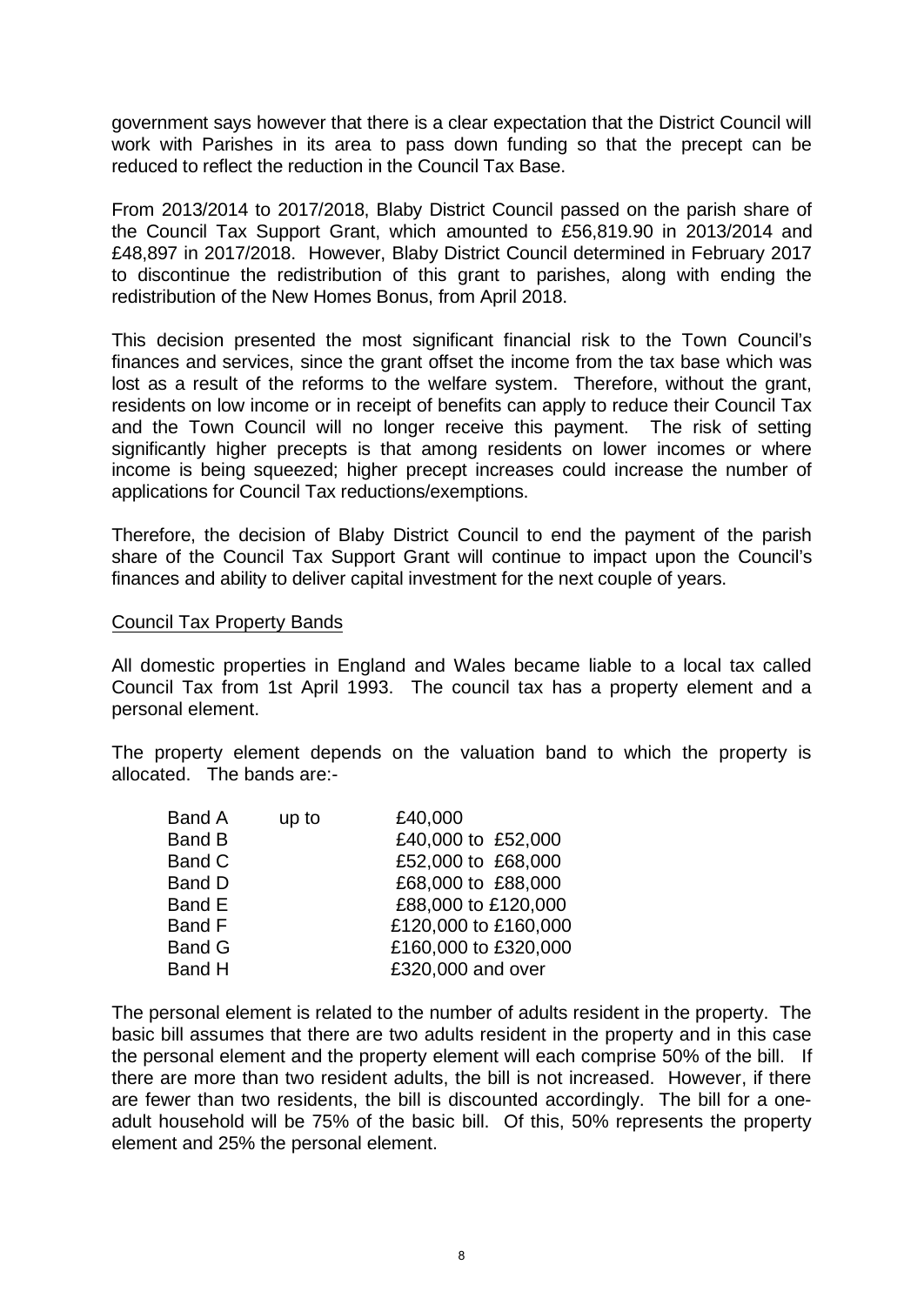### Loans (Public Works Loan Board)

Public Works Loan Board loans have fixed interest rates and repayments are made twice yearly, i.e. each May and November. The total balance on loans outstanding at the beginning of 2020 was £242,997.99. Loans outstanding at the end of 2020:-

| Loan No.     | <b>Balance</b> | Service | <b>Estimated Annual</b> | Rate  | Maturity   |
|--------------|----------------|---------|-------------------------|-------|------------|
|              | outstanding    |         | Repayment               |       | Date       |
| 235384       | £433,819.78    | 5 OS    | £8,861.93               | 2.63% | 07.05.2060 |
| 477930       | £22,117.32     | 2 CC    | £15,977.78              | 8.25% | 07.05.2022 |
| 480508       | £12,421.55     | 2 CC    | £4,586.04               | 6.00% | 07.11.2023 |
| 482623       | £38,223.98     | 2 CC    | £9,647.56               | 5.25% | 07.05.2025 |
| 485188       | £15,428.91     | 5 OS    | £3,525.80               | 5.00% | 07.05.2025 |
| 485557       | £27,318.65     | 2 CC    | £5,783.06               | 5.25% | 07.05.2026 |
| 487506       | £35,885.81     | 5 OS    | £6,033.30               | 4.50% | 07.11.2027 |
| 490422       | £26,600.00     | 6 CS    | £4,060.00               | 4.50% | 07.05.2030 |
| 501336       | £16,192.14     | 5 OS    | £10,994.00              | 1.84% | 07.05.2022 |
| <b>TOTAL</b> | £628,008.14    |         | £69,469.47              |       |            |

Any amount to be borrowed must not be less than the maximum amount the Council is entitled to spend under Section 137 i.e. £8.32 (2020/21) x the number on the electoral role on 1st April. On 1st April 2019 the number on the electoral role in Braunstone Town was 12,555, meaning the amount to be borrowed must not be less than £104,458.

## Estimated Reserves for 2020/2021

|                          | 2017/2018   | 2018/2019   | 2019/2020   | 2020/2021     |
|--------------------------|-------------|-------------|-------------|---------------|
|                          | (Actual)    | (Actual)    | (Actual)    | (Estimated)   |
| Balance b/f              | £312,803.46 | £268,198.63 | £236,782.01 | £245,340.26   |
| <b>Annual Precept</b>    | £519,556.00 | £574,107.00 | £604,817.00 | £646,304.00   |
| Other Income             | £275,112.89 | £188,870.62 | £222,249.08 | £1,083,392.00 |
| <b>Staff Costs</b>       | £462,128.74 | £463,923.55 | £479,395.64 | £441,911.93   |
| Loan Repayments          | £63,786.42  | £60,891.04  | £60,765.04  | £69,469.47    |
| <b>Other Expenditure</b> | £313,358.56 | £269,579.65 | £278,347.15 | £1,046,681.00 |
| Balance c/f              | £268,198.63 | £236,782.01 | £245,340.26 | £416,973.86*  |

*\* It should be noted that the full loan of £936,936 for the Shakespeare Park Improvements will have been drawn down in 2020/21. While at the end of the financial year around £200,000 of payments will remain due since the works is not due to complete until April and also 2.5% of the total cost will be retained for 12 months. This produces a predicted operating budget deficit of £28,366.40 on 31st March 2021 (the budget predicts a deficit of £19,000).*

#### Local Government Finance Act 1972 (Section 106)

Members are reminded that when a local council is considering budgetary items any councillor who is in arrears for more than two months with his/her Council Tax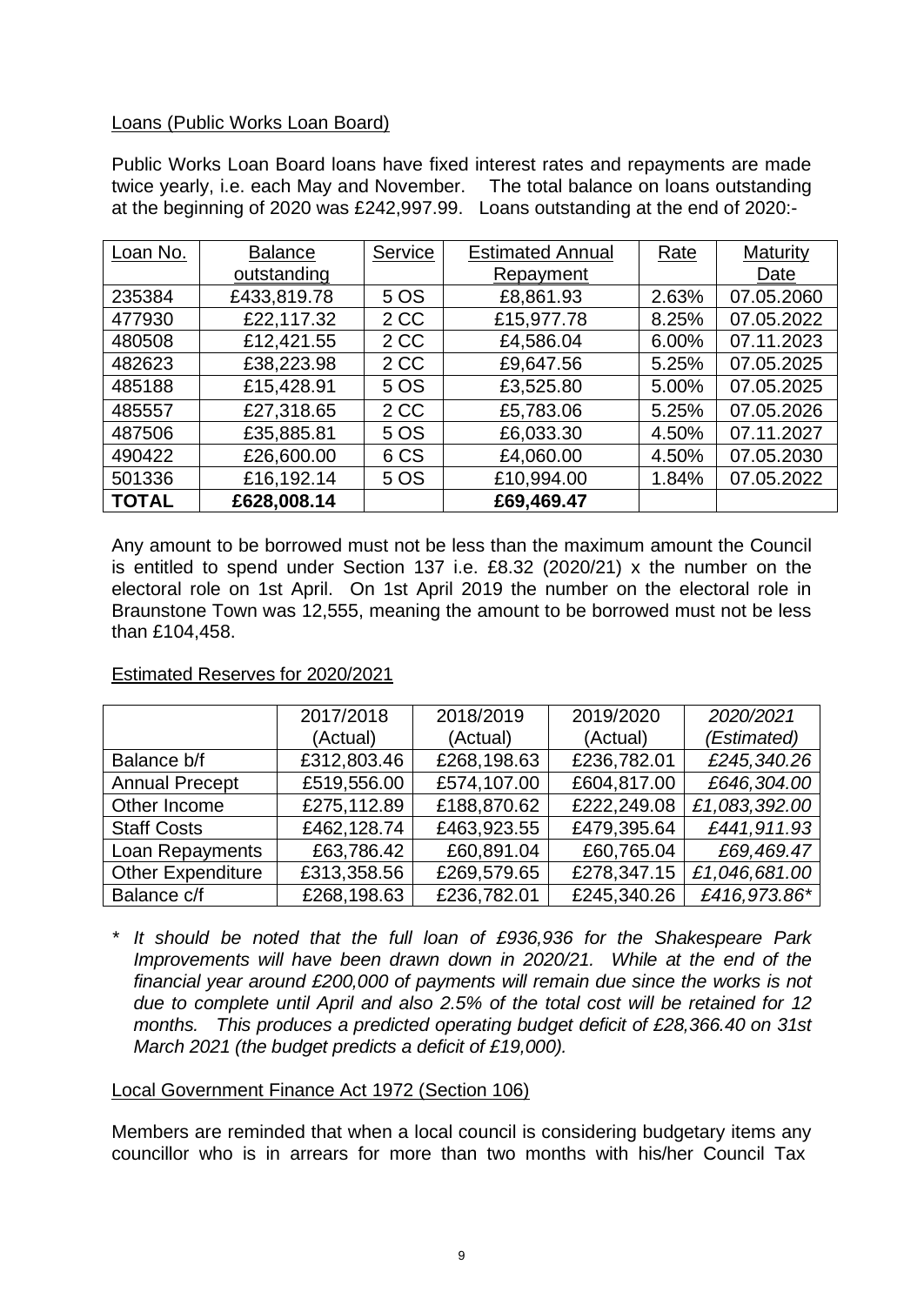payments, he/she must declare that Section 106 applies and neither speak nor vote on the matter before the council. It is a criminal offence for a 'Councillor to vote on Council Tax level or Council Budget in these circumstances'.

### Committee Consideration

Planning & Environment Committee on 10th December 2020 considered the draft budget estimates for its services and recommended that the draft Estimates for the Planning and Environment Committee (included at Appendix 1), be included in the Budget Estimates for 2021/2022 (Planning & Environment Committee Minute 178).

Community Development Committee on 3rd December 2020 considered the draft budget estimates for its services and recommended:

- 1. that the draft Estimates for the Community Development Committee (included at Appendix 1), be included in the Budget Estimates for 2021/2022;
- 2. that a budget of £1,000 be included as a one-off in 2021/2022 budget for the Covid-19 Community Response, either for the Town's Covid-19 Community Response Initiative or to provide financial support for associated services and support, for example, the Braunstone Town Community Foodbank; and
- 3. that £3000 be included in the Estimates to purchase Christmas decorations for Thorpe Astley Community Centre.

(Community Development Committee minute 108).

Policy & Resources Committee on 14th January 2021 received an update on the arrangements for the second instalment of the Public Works Loan for the Shakespeare Park improvements. £500,000 had been secured at 1.87%; the annual repayments for the full loan of £936,936 would total £35,532, resulting in a saving of £2,356 on the proposed budget. This could be reinvested if required against a £2,655 deficit on the staff establishment budget, which had been calculated on the basis that the pay of five members of staff would be frozen under the Public Sector Pay Freeze; however, the Local Government Association had advised that the Pay Freeze did not apply to the sector.

Having considered the proposals, Policy & Resources Committee approved for recommendation to Council, the budget estimates for the whole Council, and identified the precept demand in order that Council can set a balanced budget (Policy & Resources Committee minute 157).

### Recommendations

- 1. That the following be included as one-year items in the 2021/2022 budget:
	- (a) £1,000 for the Covid-19 Community Response, either for the Town's Covid-19 Community Response Initiative or to provide financial support for associated services and support, for example, the Braunstone Town Community Foodbank;
	- (b) £2,000 in the Civic Centre budget and £1,000 in the Thorpe Astley Community Centre budget to replace and expand the provision of Christmas lights and decorations; and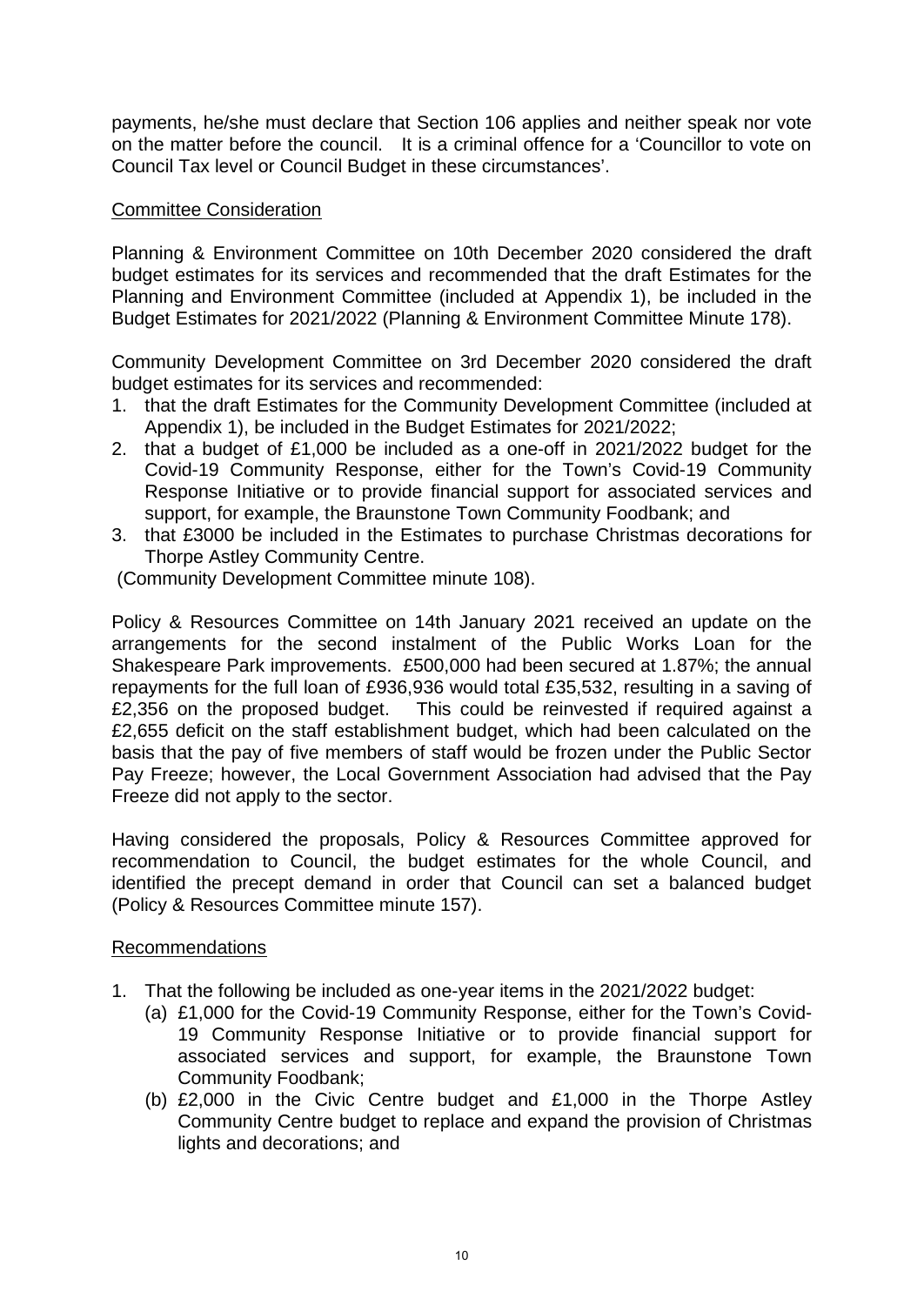- (c) £3,000 in the Library budget to undertake conversion of lighting to LED;
- 2. that no percentage increase be applied to Community Centres, sports pitches and miscellaneous fees and charges;
- 3. that £9,000 be earmarked in the reserves in 2021/22 to be used to balance the general fund budget;
- 4. that £10,000 of the £25,000 one-off Library Transfer Grant received from Leicestershire County Council be earmarked in the reserves in 2021/22 to be used to offset the additional Library staffing costs transferred under TUPE;
- 5. that the Estimates for 2021/2022, as attached at Appendix 1 of the report, be approved as the Council's Budget for 2021/2022; and
- 6. that a Net Precept Requirement for £681,961 for the financial year 2021/2022 be submitted to Blaby District Council.

## Reasons

- 1. To fund specific items identified as a priority:
	- (a) to provide resources during 2021 for services to support residents and the community in response to the ongoing Covid-19 pandemic;
	- (b) to purchase Christmas lights for the Community Centres and the associated fixings (including the electrical installation);
	- (c) to reduce cost and emissions and reinvest the Library Service grant into improving and enhancing Library services.
- 2. Following a review of the budgeted income from Room Hires, Policy & Resources Committee established a Community Centres Working Group, which was postponed due to Covid-19 and was due to commence its work once the impact on the business of the Centres becomes clearer.
- 3. Following the withdrawal of Council Tax Support Grant, to use reserves to protect services, while phasing the equivalent in precept increases over a period of 3-4 years to avoid any adverse impact a single large precept increase would have on residents.
- 4. To enable the Town Council to continue to employ staff at Braunstone Town Library, as set out in its proposed service model.
- 5. To meet the Town Council's operating budgets for 2020/2021 along with funding for the Capital Plan and service pressures as identified in the report on Medium Term Priorities and Financial Planning.
- 6. The precept requirement for the year being the difference between expenditure and income, calculated in accordance with Section 50 of the Local Government Finance Act 1992.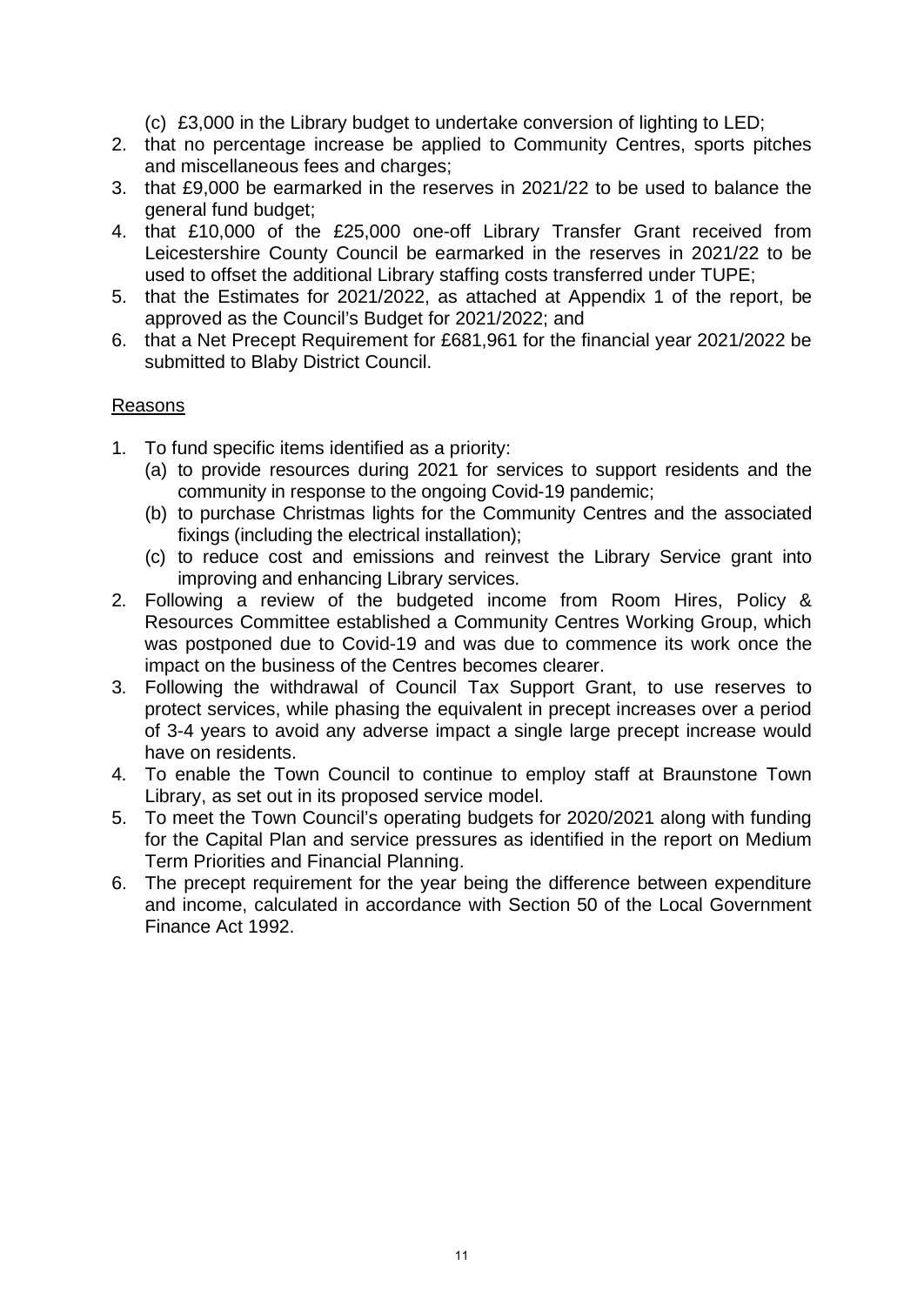## **APPENDIX 1 - BRAUNSTONE TOWN COUNCIL**

## **DRAFT ESTIMATES 2021/2022**

| Represents an increase in Council Tax paid of 5.51% |                                                                          |             |  |
|-----------------------------------------------------|--------------------------------------------------------------------------|-------------|--|
|                                                     | <b>COUNCIL TAX CALCULATION</b>                                           |             |  |
| COMMITTEE REQUIREMENT                               |                                                                          |             |  |
| Corporate Management                                |                                                                          |             |  |
|                                                     | £94,811.13                                                               |             |  |
| Braunstone Civic Centre                             | £148,431.69                                                              |             |  |
| Thorpe Astley Centre                                | £74,761.82                                                               |             |  |
| Parks & Open Spaces                                 | £212,280.47                                                              |             |  |
| Library                                             | £64,236.60                                                               |             |  |
| Community Development                               | £70,201.41                                                               |             |  |
| Planning & Environment                              | £36,237.87                                                               |             |  |
| <b>TOTAL REQUIREMENT</b>                            | £700,961.00                                                              | £700,961.00 |  |
| <b>DEDUCT FROM RESERVES</b>                         |                                                                          | £9,000.00   |  |
| USE OF £25,000 LIBRARY TRANSFER GRANT               |                                                                          | £10,000.00  |  |
|                                                     |                                                                          |             |  |
| <b>INET REQUIREMENT</b>                             |                                                                          | £681,961.00 |  |
| <b>ISCALED COUNCIL TAX BASE</b>                     |                                                                          | 4,888.95    |  |
|                                                     | <b>INET REQUIREMENT - SCALED COUNCIL TAX BASE = BAND 'D' COUNCIL TAX</b> | £139.49     |  |

| <b>COUNCIL TAX BANDS</b>                         | A<br>(6/9) | B<br>(7/9) | C<br>(8/9) | D<br>(9/9)            | Е<br>(11/9) | (13/9)  |
|--------------------------------------------------|------------|------------|------------|-----------------------|-------------|---------|
| NUMBER OF PROPERTIES IN EACH BAND <mark>I</mark> | 919        | 3715       | 1527       | 733                   | 222         | 3       |
| <b>ANNUAL PAYMENT</b>                            | £92.99     | £108.49    | £123.99    | £139.49               | E170.49     | £201.49 |
|                                                  |            |            |            | <b>5.51% Increase</b> |             |         |

KEY TO ACTS (followed by Section Number in Brackets)

1. Local Government Act 1972

2. Parish Councils Act 1957

3. Local Government and Ratings Act 1997

4. Local Government (Miscellaneous Provisions) Act 1976

5. Local Government Finance Act 1992

6. Representation of the People Act 1983 and 85 (as amended by the Local Government Finance (Repeals and Consequential Amendements) Order 1991)

7. Open Spaces Act 1906

8. Litter Act 1983

9. Local Government Pension Scheme Regulations 1995

10. Local Authorities (Members' Allowances) (England) Regulations 2003 (As amended by the Local Authorities (Members' Allowances) (England) (Amendment) Regulations 2004

11. Local Government & Housing Act 1989

12. The Climate Change and Sustainable Energy Act 2006

13. Localism Act 2011 (s1 - 8 to be used as the power of last resort)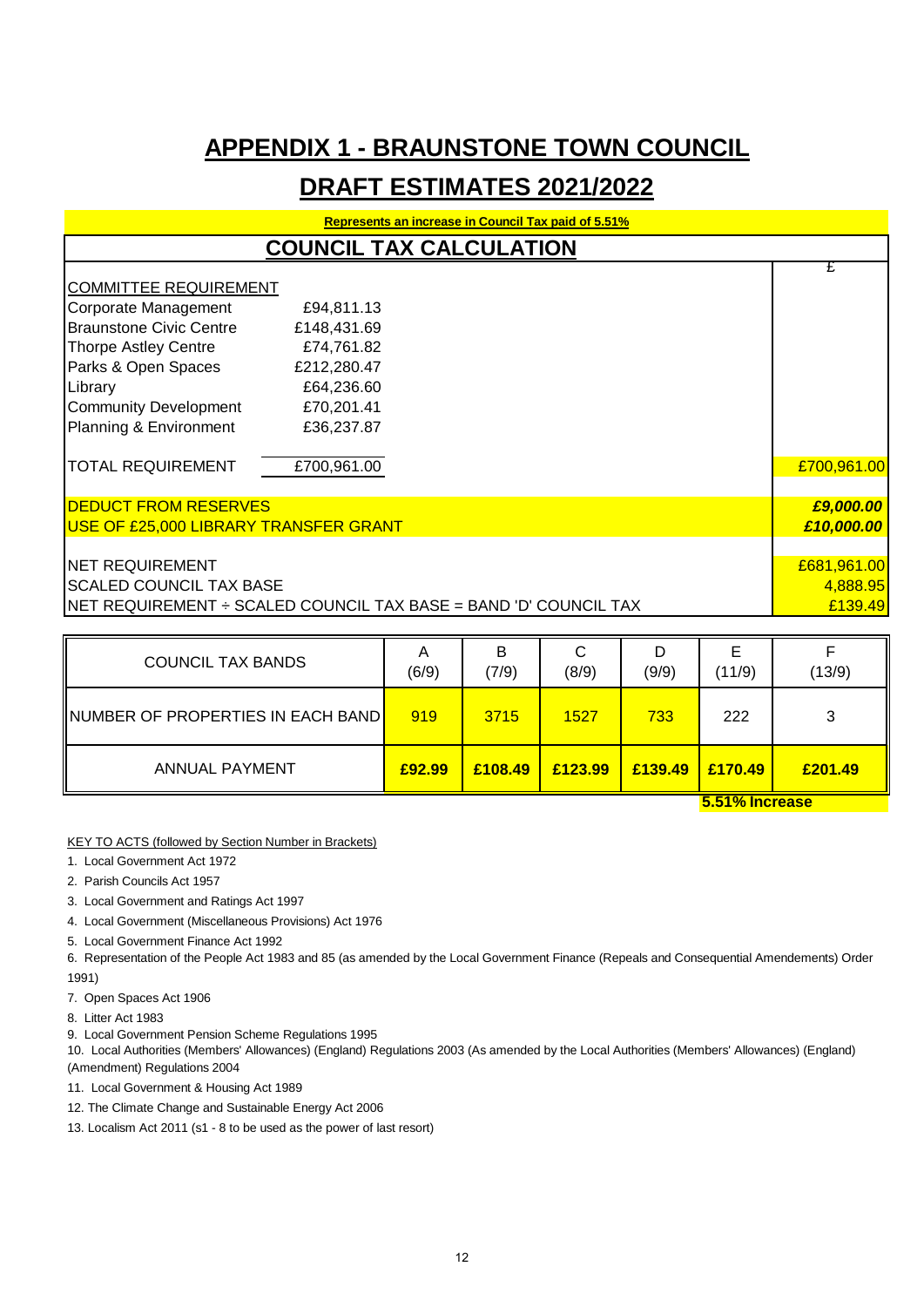#### **BRAUNSTONE TOWN COUNCIL DRAFT ESTIMATES 2021/2022 POLICY & RESOURCES COMMITTEE RESOURCES & FACILITIES: CORPORATE MANAGEMENT**

| <b>KEY</b>      | <b>EXPENDITURE</b>                                   |                        |             |
|-----------------|------------------------------------------------------|------------------------|-------------|
|                 | <b>ADMINISTRATION AND CAPITAL PROJECTS</b>           |                        |             |
|                 |                                                      |                        |             |
| 1.(s112)        | <b>Staff Salaries</b>                                | 418,094.00             |             |
| 9.              | <b>Pensions</b>                                      |                        | 98,102.00   |
| 1.(s111)        | Supplies, Stationery & Postage                       |                        | 2,900.00    |
| 1.(s174)        | Staff Expenses                                       |                        | 300.00      |
| 1.(s111)        | <b>Telephones</b>                                    |                        | 2,530.00    |
| 1.(ss111&114)   | <b>Insurance</b>                                     |                        | 14,000.00   |
| 1.(s111)        | Photocopier                                          |                        | 2,000.00    |
| 1.(s111)        | <b>Computer Supplies, Training, Service Contract</b> |                        | 10,000.00   |
| 1.(s111)        | Audit                                                |                        | 2,500.00    |
|                 |                                                      | <b>TOTAL</b>           | 550,426.00  |
|                 | <b>Management &amp; Administration</b>               |                        |             |
|                 | Apportioned to services as follows:-                 |                        |             |
|                 | <b>Community Centres</b>                             | 34.54%                 | 190, 121.52 |
|                 | Open Spaces / Parks Management                       | 26.71%                 | 146,992.47  |
|                 | Library / Customer Service Shop                      | 11.88%                 | 65,391.60   |
|                 | <b>Planning &amp; Environment</b>                    | 4.71%                  | 25,927.87   |
|                 | <b>Community Development</b>                         | 8.32%                  | 45,771.41   |
|                 | <b>Corporate Management</b>                          | 13.85%                 | 76,221.13   |
| 10.(s25)        | <b>Councillors Allowances</b>                        |                        | 6,000.00    |
| 10.(s26)        | <b>Councillors Expenses</b>                          |                        | 300.00      |
| 5.(s50)         | Contingency                                          |                        | 0.00        |
| 1.(s222)        | Legal Fees                                           |                        | 250.00      |
| 6.(s36)         | Elections                                            |                        | 1,000.00    |
| 1.(s111)        | <b>Staff Training</b>                                |                        | 2,500.00    |
| 1.(s111)        | <b>Councillor Training</b>                           |                        | 1,000.00    |
| 1.(s175 & s143) | <b>Subscriptions</b>                                 |                        | 4,000.00    |
| 1.(s142)        | Advertisements                                       |                        | 4,400.00    |
|                 | Fees on Cambridge Saver                              |                        |             |
| 13              | Miscellaneous                                        |                        | 700.00      |
|                 | <b>TOTAL EXPENDITURE</b>                             |                        | 96,371.13   |
| <b>KEY</b>      | <b>INCOME</b>                                        |                        |             |
|                 | ADMINISTRATION AND CAPITAL PROJECTS                  |                        |             |
|                 | Sale Of Assets                                       |                        |             |
|                 | Photocopying                                         |                        | 150.00      |
|                 | Interest on No 1Interest on No 1 Account             |                        | 400.00      |
|                 | Interest on No 2 Account                             |                        | 10.00       |
|                 | Interest on Cambridge Saver                          |                        | 1,000.00    |
|                 |                                                      | <b>TOTAL INCOME</b>    | 1,560.00    |
|                 |                                                      | <b>NET REQUIREMENT</b> | 94,811.13   |
|                 |                                                      |                        |             |

*Staffing Costs increased in line with Medium Term Financial Strategy Income and Expenditure items adjusted based on the current year projected outturn for actual costs. Computer - increase by £2,000 to cover new staff roles and flexible working Insurance - £1,000 increase to cover new liabilities. Pensions - increased in line with recent fund valuation*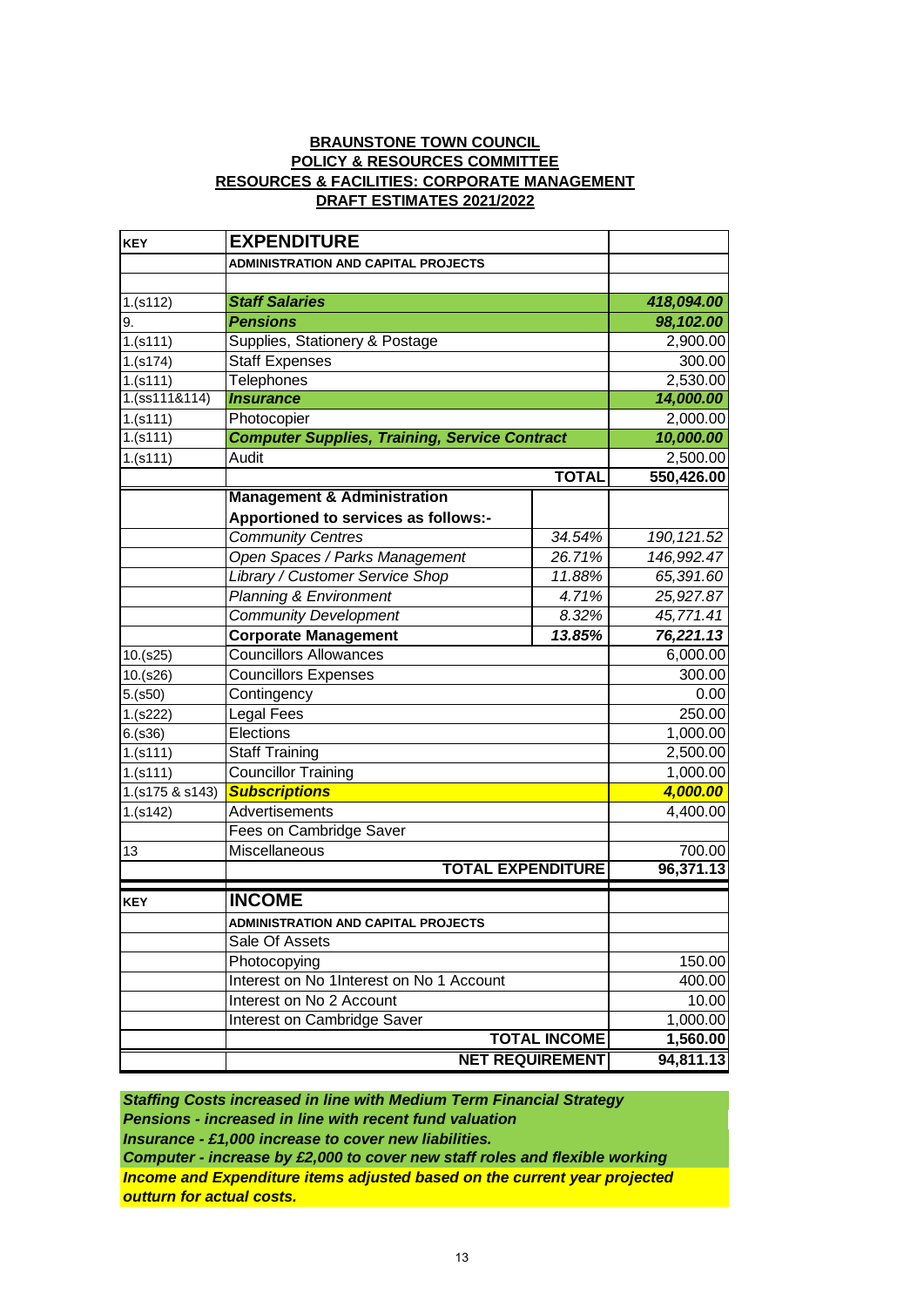#### **BRAUNSTONE TOWN COUNCIL POLICY & RESOURCES COMMITTEE RESOURCES & FACILITIES: COMMUNITY CENTRES DRAFT ESTIMATES 2021/2022**

|                                |                                                                          | <b>BRAUNSTONE</b>   | <b>THORPE</b> | TOTAL               |
|--------------------------------|--------------------------------------------------------------------------|---------------------|---------------|---------------------|
| <b>KEY</b>                     | <b>EXPENDITURE</b>                                                       | <b>CIVIC CENTRE</b> | <b>ASTLEY</b> | <b>EXPENDITURE</b>  |
|                                | <b>Management &amp; Administration</b>                                   | 59%                 | 41%           |                     |
| 1.(s112)                       | Apportioned to services as follows:-                                     |                     |               |                     |
|                                | 34.54%                                                                   | 112,171.69          | 77,949.82     | 190,121.52          |
| 4.(s19)                        | <b>Capital Projects</b>                                                  | 8,000.00            | 1,000.00      | 9,000.00            |
|                                | <b>LOAN INTEREST &amp; REPAYMENTS (Nos.</b>                              |                     |               |                     |
| 7.(ss9&10)<br>1.(s144)84.(s19) | 477930, 480508, 482623, 485557)<br><b>GENERAL EXPENDITURE (Community</b> | 35,994.00           |               | 35,994.00           |
|                                | Rooms/Office) (VAT Treatment - Partial                                   |                     |               |                     |
|                                | Exempt - 68% Exempt: 32% Non Business)                                   |                     |               |                     |
| 1.(s222)                       | <b>Legal Fees</b>                                                        |                     |               | 0.00                |
| 1.(s144)&4.(s19)               | Clothing                                                                 | 500.00              |               | 500.00              |
| 1.(s144)&4.(s19)               | <b>Cleaning Materials</b>                                                | 1,600.00            | 1,000.00      | 2,600.00            |
| 1.(s144)&4.(s19)               | <b>Utility Bills</b>                                                     | 19,900.00           | 9,700.00      | 29,600.00           |
| 1.(s144)&4.(s19)               | <b>Waste Services</b>                                                    | 8,000.00            | 2,500.00      | 10,500.00           |
| 1.(s144)&4.(s19)               | <b>Laundry Services</b>                                                  | 500.00              | 250.00        | 750.00              |
| 1.(s144)&4.(s19)               | <b>Rates</b>                                                             | 21,500.00           | 7,700.00      | 29,200.00           |
| 1.(s111)                       | Catering for Hirers (VAT)                                                |                     |               | 0.00                |
| 1.(s111)                       | Miscellanious Services for Hirers (VAT)                                  |                     |               |                     |
| 1.(s111)                       | <b>Credit Card and Transit fees</b>                                      | 1,700.00            | 800.00        | 2,500.00            |
| 1.(s144)&4.(s19)               | <b>Building Repairs &amp; Maintenance</b>                                | 15,000.00           | 3,000.00      | 18,000.00           |
| 1.(s144)&4.(s19)               | Equipment Repairs & Maintenance                                          | 3,000.00            | 4,500.00      | 7,500.00            |
| 1.(s144)&4.(s19)               | Miscellaneous                                                            | 150.00              | 150.00        | 300.00              |
|                                | <b>SUB TOTAL</b>                                                         | 71,850.00           | 29,600.00     | 101,450.00          |
|                                | <b>GENERAL EXPENDITURE (Community</b>                                    |                     |               |                     |
|                                | Rooms only) (Exempt VAT Supplies)                                        |                     |               |                     |
| 1.(s142)                       | Printing & Copying                                                       | 600.00              | 300.00        | 900.00              |
| 1.(s144)&4.(s19)               | <b>Christmas Lights &amp; Decorations</b>                                | 2,000.00            | 1,000.00      | 3,000.00            |
| 1.(s144)&4.(s19)               | Telephones                                                               | 1,000.00            | 1,000.00      | 2,000.00            |
| 1.(s144)&4.(s19)               | Licences                                                                 | 1,300.00            | 400.00        | 1,700.00            |
| 1.(s144)&4.(s19)               | <b>Refundable Deposits</b>                                               | 0.00                | 0.00          | 0.00                |
|                                | <b>SUB TOTAL</b>                                                         | 4,900.00            | 2,700.00      | 7,600.00            |
|                                | <b>TOTAL EXPENDITURE</b>                                                 | 232,915.69          | 111,249.82    | 344,165.52          |
|                                |                                                                          | <b>BRAUNSTUNE</b>   | <b>THORPE</b> |                     |
| <b>KEY</b>                     | <b>INCOME</b>                                                            | <b>CIVIC CENTRE</b> | <b>ASTLEY</b> | <b>TOTAL INCOME</b> |
|                                | <b>Capital Grants</b>                                                    |                     |               | 0.00                |
|                                | <b>Room Hire</b>                                                         | 67,384.00           | 36,448.00     | 103,832.00          |
|                                | Catering for Hirers (VAT)                                                | 100.00              | 40.00         | 140.00              |
|                                | Licensed Bar                                                             | 17,000.00           |               | 17,000.00           |
|                                | Miscellaneous                                                            |                     |               | 0.00                |
|                                | <b>TOTAL INCOME</b>                                                      | 84,484.00           | 36,488.00     | 120,972.00          |
|                                | <b>NET REQUIREMENT</b>                                                   | 148,431.69          | 74,761.82     | 223,193.52          |

*Room Hire Income reduced following 5 year assessement of income and with potential loss of income from Covid-19 in first quarter.*

*Utility Bills & Rates: slight increase overall to cover projected increases in costs. Christmas Lights & Decorations: One-off to replace and expand provision.*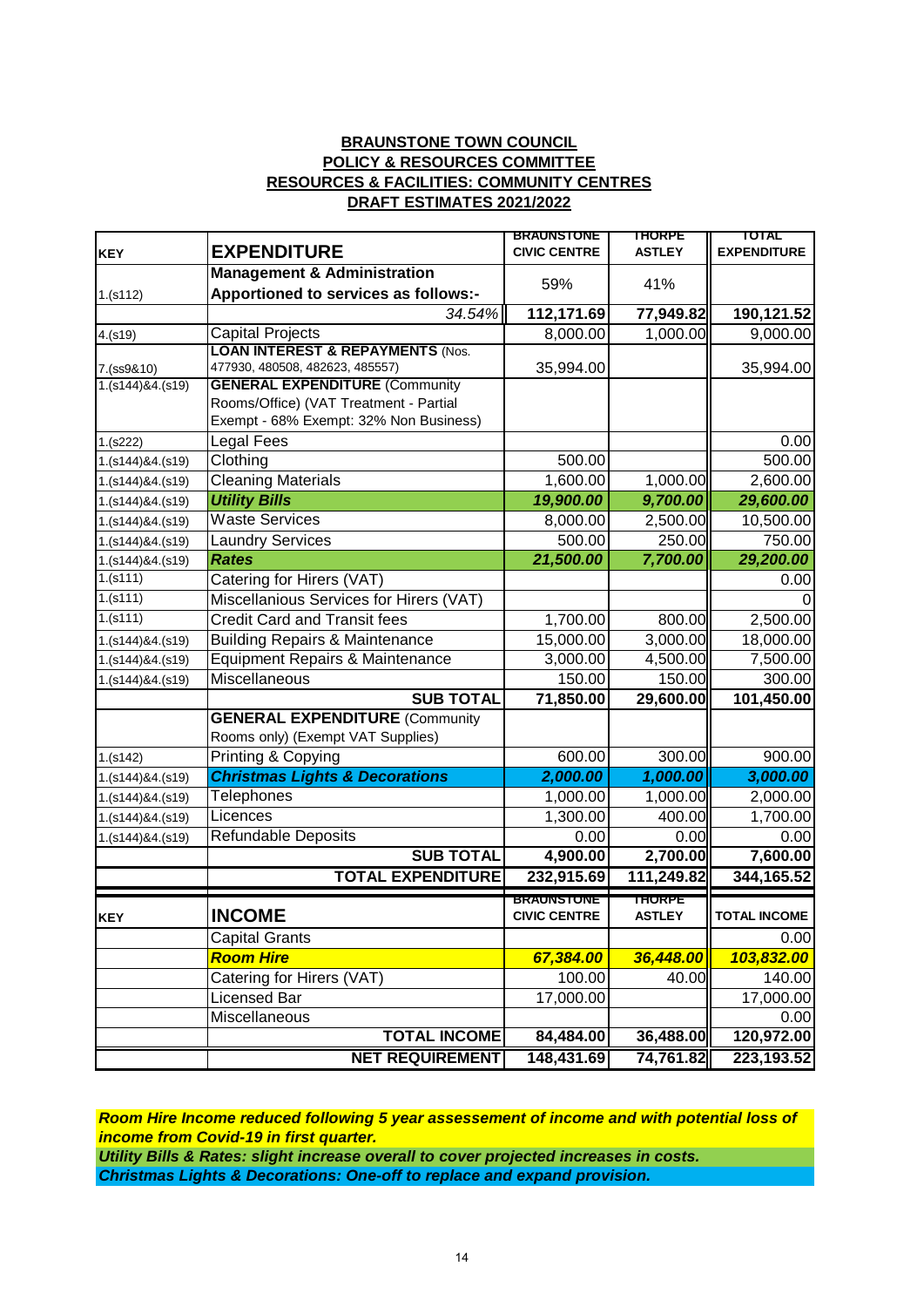#### **BRAUNSTONE TOWN COUNCIL POLICY & RESOURCES COMMITTEE COMMUNITY SERVICES: PARKS & OPEN SPACES DRAFT ESTIMATES 2021/2022**

| <b>KEY</b> | <b>EXPENDITURE</b>                                                             |            |
|------------|--------------------------------------------------------------------------------|------------|
|            | OPEN SPACES & PARKS MANAGEMENT                                                 |            |
|            | <b>Management &amp; Administration</b>                                         |            |
|            | Apportioned to services as follows:-                                           |            |
|            | 26.71%                                                                         | 146,992.47 |
| 4.(s19)    | <b>Capital Projects</b>                                                        | 225,000.00 |
| 7.(ss9&10) | LOAN (Nos. 481235, 485188, 487506, 501336 +<br>235384 + Remainder of New Loan) | 58,441.00  |
| 1.(s222)   | Legal Fees                                                                     | 1,000.00   |
| 4.(s19)    | Clothing                                                                       | 500.00     |
| 4.(s19)    | Cleaning Materials                                                             | 500.00     |
| 4.(s19)    | <b>Telephones</b>                                                              | 410.00     |
| 4.(s19)    | <b>Utility Bills</b>                                                           | 2,000.00   |
| 4.(s19)    | <b>Waste Services</b>                                                          | 2,000.00   |
| 4.(s19)    | <b>Laundry Services</b>                                                        | 500.00     |
| 4.(s19)    | <b>Sports Pitches &amp; Facilities</b>                                         | 1,000.00   |
| 4.(s19)    | <b>Building Repairs &amp; Maintenance</b>                                      | 4,800.00   |
| 4.(s19)    | <b>Equipment Repairs &amp; Maintenance</b>                                     | 10,000.00  |
| 4.(s19)    | <b>Site Maintenance</b>                                                        | 4,000.00   |
| 4.(s19)    | <b>Equipment Purchase</b>                                                      | 2,000.00   |
| 4.(s19)    | <b>Vehicle Costs</b>                                                           | 10,000.00  |
| 4.(s19)    | <b>Machinery Hire</b>                                                          | 500.00     |
| 4.(s19)    | Petrol for equipment                                                           | 3,800.00   |
| 4.(s19)    | <b>Miscellaneous</b>                                                           | 100.00     |
|            | <b>SUB TOTAL</b>                                                               | 43,110.00  |
|            | <b>TOTAL EXPENDITURE</b>                                                       | 473,543.47 |
| <b>KEY</b> | <b>INCOME</b>                                                                  |            |
|            | <b>Capital Grants</b>                                                          | 17,213.00  |
|            | <b>Thorpe Astley Commuted Sums</b>                                             | 18,000.00  |
|            | <b>Loans (Reserved)</b>                                                        | 223,300.00 |
|            | <b>Agency Fees</b>                                                             | 150.00     |
|            | <b>Sports Pitches &amp; Facilities</b>                                         | 2,500.00   |
|            | <b>Miscellaneous</b>                                                           | 100.00     |
|            | <b>TOTAL INCOME</b>                                                            | 261,263.00 |
|            | <b>NET REQUIREMENT</b>                                                         | 212,280.47 |

*Equipment Repairs & Maintenance: reduced to no longer include Site Works (above) Capital & Loans: adjusted to account for current position with Shakespeare Project. Thorpe Astley Commuted Sums: held by Blaby DC for Thorpe Astley Park. Site Maintenance: New Heading to describe site works e.g. Tree Maintenance*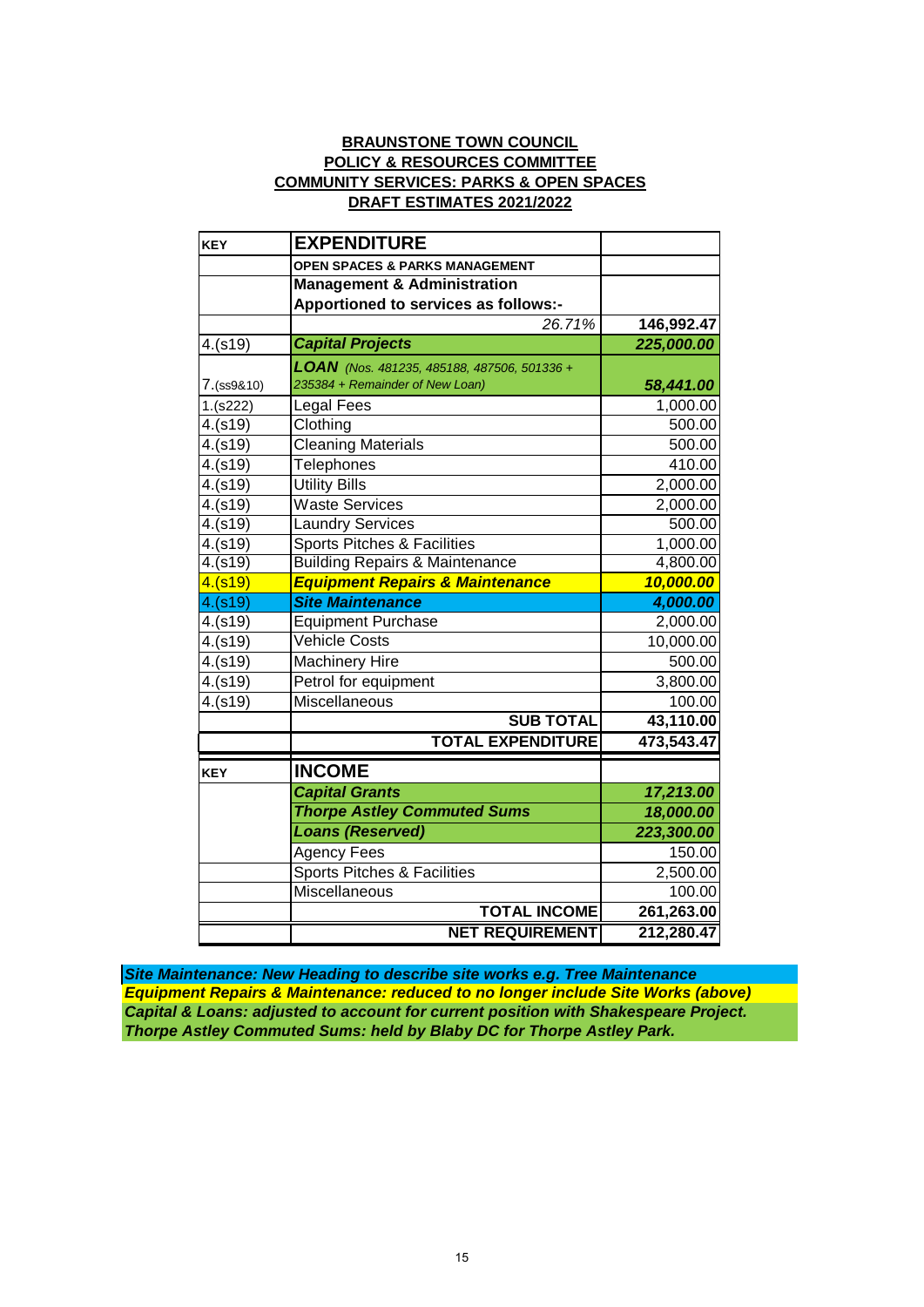#### **BRAUNSTONE TOWN COUNCIL POLICY & RESOURCES COMMITTEE COMMUNITY SERVICES: LIBRARY DRAFT ESTIMATES 2021/2022**

| <b>KEY</b> | <b>EXPENDITURE</b>                                    |           |
|------------|-------------------------------------------------------|-----------|
|            | <b>SOCIAL INCLUSION</b>                               |           |
|            | <b>Management &amp; Administration Apportioned to</b> |           |
|            | services as follows:-                                 |           |
|            | 11.88%                                                | 65,391.60 |
| 4.(s19)    | <b>Capital Projects</b>                               | 3,000.00  |
| 1.(s111)   | <b>Utility Bills</b>                                  | 2,618.00  |
| 1.(s111)   | <b>Telephones</b>                                     | 200.00    |
| 1.(s111)   | Photocopier                                           | 800.00    |
| 1.(s142)   | Printing & Copying                                    | 150.00    |
| 1.(s142)   | Advertisements                                        | 200.00    |
| 1.(s145)   | <b>Programme of Events</b>                            | 800.00    |
| 7.(ss9&10) | Loan Interest & Repayments (No.490422)                |           |
| 13         | Citizens Advice Bureau SLA                            |           |
| 13         | Miscellaneous                                         | 800.00    |
|            | <b>TOTAL EXPENDITURE</b>                              | 73,959.60 |
| <b>KEY</b> | <b>INCOME</b>                                         |           |
|            | Service Charges                                       | 1,052.00  |
|            | <b>Grant - Leicestershire County Council</b>          | 7,121.00  |
|            | Fines                                                 | 1,500.00  |
|            | Miscellaneous                                         | 50.00     |
|            | <b>TOTAL INCOME</b>                                   | 9,723.00  |
|            | <b>NET REQUIREMENT</b>                                | 64,236.60 |

*LCC Grant increased in line with CPI Service Charge increased under 3 year review in accordance with CPI*

*Capital Projects: One-off for LED lighting conversion*

*Utility Bills reduced based on saving from propsed LED lighting conversion. SLA for Customer Services - Blaby District Council have indicated they will discontinue the agreement after 31st March 2020*

*Citizens' Advice SLA and Customer Services Loan Repayment proposed for transfer to Community Development budget heading following end of Joint Customer Services SLA.*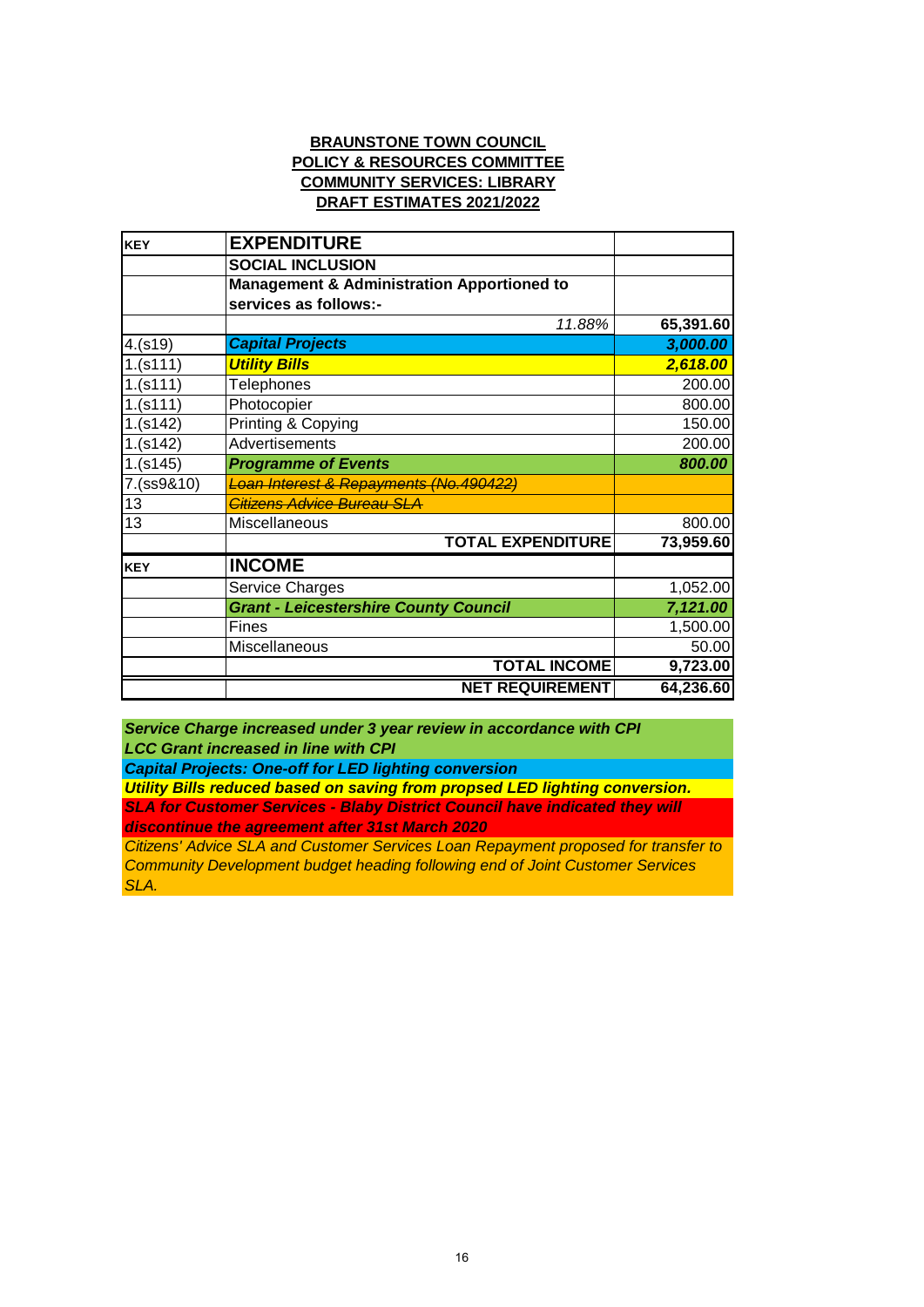#### **BRAUNSTONE TOWN COUNCIL COMMUNITY DEVELOPMENT COMMITTEE DRAFT ESTIMATES 2021/2022**

| <b>KEY</b> | <b>EXPENDITURE</b>                                       |           |
|------------|----------------------------------------------------------|-----------|
|            | <b>SOCIAL INCLUSION</b>                                  |           |
|            | Management & Administration Apportioned to services as   |           |
|            | follows:-                                                |           |
|            | 8.32%                                                    | 45,771.41 |
|            |                                                          |           |
| 1.(s15(5)) | Town Mayor's Travel & Subsistence Allowance              | 375.00    |
| 1.(s15(5)) | Town Mayor's Entertainment Allowance                     | 375.00    |
| 3.(s31)    | Signs                                                    | 500.00    |
| 1.(s145)   | Programme of Events                                      | 4,000.00  |
| 11.(s28)   | <b>Summer Fete</b>                                       | 2,300.00  |
| 13         | <b>Civic Functions</b>                                   | 1,850.00  |
| 13         | <b>Community Grants</b>                                  | 6,000.00  |
| 1.(s112)   | Grants for 75th Anniversary of VE Day (2020)             | 0.00      |
| 13         | <b>Covid-19 Community Response</b>                       | 1,000.00  |
| 7.(ss9&10) | Loan Interest & Repayments (No.490422)                   | 4,430.00  |
| 13         | <b>Citizens Advice Bureau SLA</b>                        | 3,000.00  |
| 1.(s31)    | <b>Community Safety</b>                                  | 500.00    |
| 3.(s31)    | Consumer Products (Purchase for resale) Crime Prevention | 100.00    |
| 13         | Miscellaneous                                            | 100.00    |
|            | <b>TOTAL EXPENDITURE</b>                                 | 70,301.41 |
| <b>KEY</b> | <b>INCOME</b>                                            |           |
|            | <b>Civic Functions</b>                                   | 0.00      |
|            | <b>Consumer Products (Sales) General</b>                 | 50.00     |
|            | <b>Consumer Products (Sales) Crime Prevention</b>        | 50.00     |
|            | <b>Miscellaneous</b>                                     | 0.00      |
|            | <b>TOTAL INCOME</b>                                      | 100.00    |
|            | <b>NET REQUIREMENT</b>                                   | 70,201.41 |

**Increase Community Grants by £1,000 to account for increased need of Community Groups for funding in 2021 to recover from the Covid-19 pandemic.**

One-off Grants for 75th Anniversary of VE Day, approved for 2020/21 only. *Covid-19 Community Response to cover expenditure associated with the operation of the initiative during 2021 and to support linked and associated services; e.g. Community* 

*Foodbank. Citizens' Advice SLA and Customer Services Loan Repayment transferred from Library heading following end of Joint Customer Services SLA since these more closely relate to Social Inclusion services.*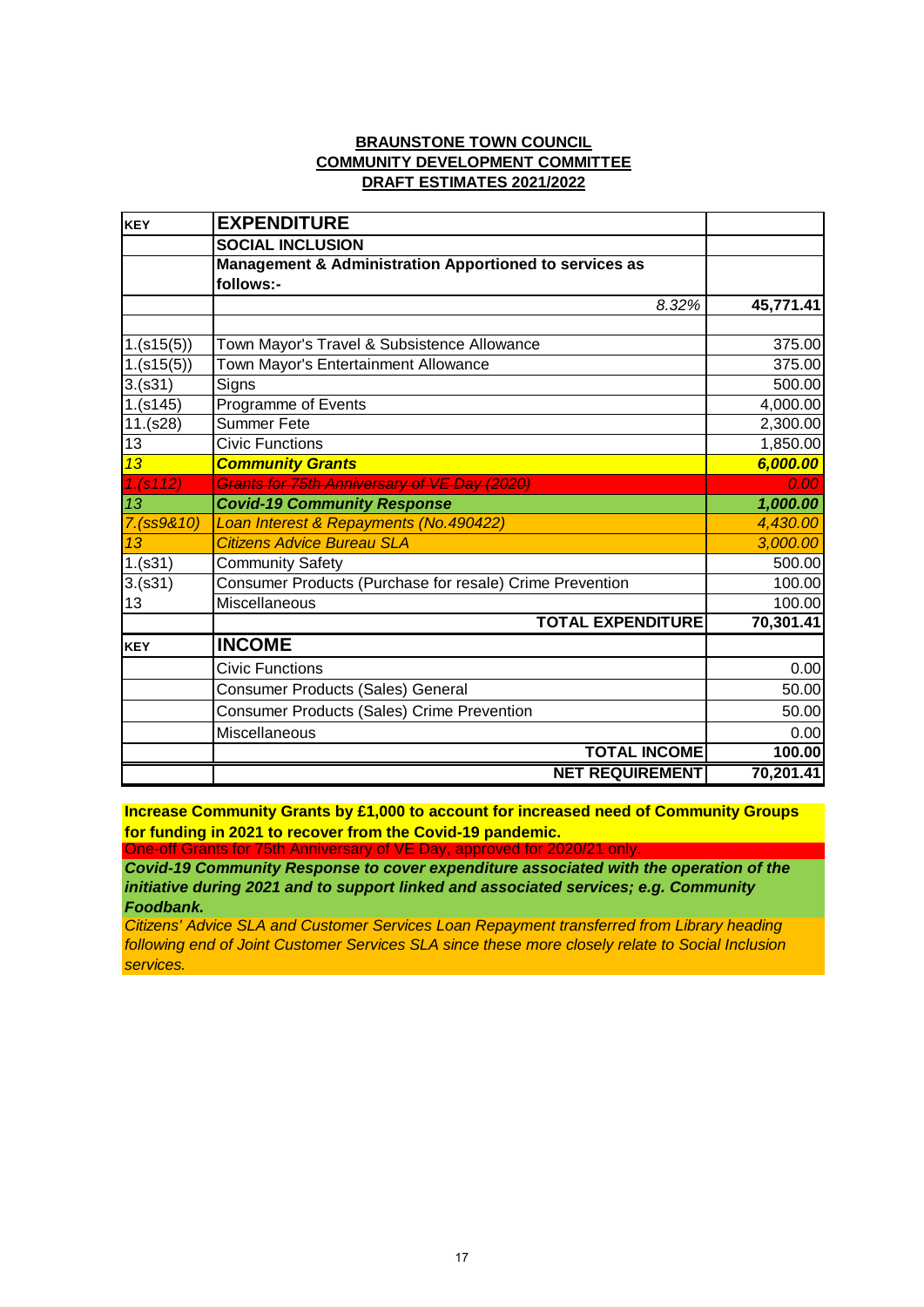#### **BRAUNSTONE TOWN COUNCIL PLANNING & ENVIRONMENT COMMITTEE DRAFT ESTIMATES 2021/2022**

| <b>KEY</b> | <b>EXPENDITURE</b>                                               |           |
|------------|------------------------------------------------------------------|-----------|
|            | Management & Administration Apportioned to services as follows:- |           |
|            | 4.71%                                                            | 25,927.87 |
| 1.(s222)   | <b>Professional Fees</b>                                         | 250.00    |
| 8.(ss5&6)  | <b>Waste Services</b>                                            | 5,300.00  |
| 2.(ss2&3)  | <b>Street Furniture</b>                                          | 5,000.00  |
| 8.(ss5&6)  | Consumer Products (Purchase for resale) Poop Scoops              | 1,600.00  |
| 3.(s31)    | Consumer Products (Purchase for resale) Waste & Garden Bags      | 420.00    |
|            | <b>TOTAL EXPENDITURE</b>                                         | 38,497.87 |
| <b>KEY</b> | <b>INCOME</b>                                                    |           |
|            | <b>Consumer Products (Sales) Poop Scoops</b>                     | 1,700.00  |
|            | Consumer Products (Sales) Waste & Garden Bags                    | 560.00    |
|            | <b>TOTAL INCOME</b>                                              | 2,260.00  |
|            | <b>NET REQUIREMENT</b>                                           | 36,237.87 |

*Note: No changes in income or expenditure budgets proposed.*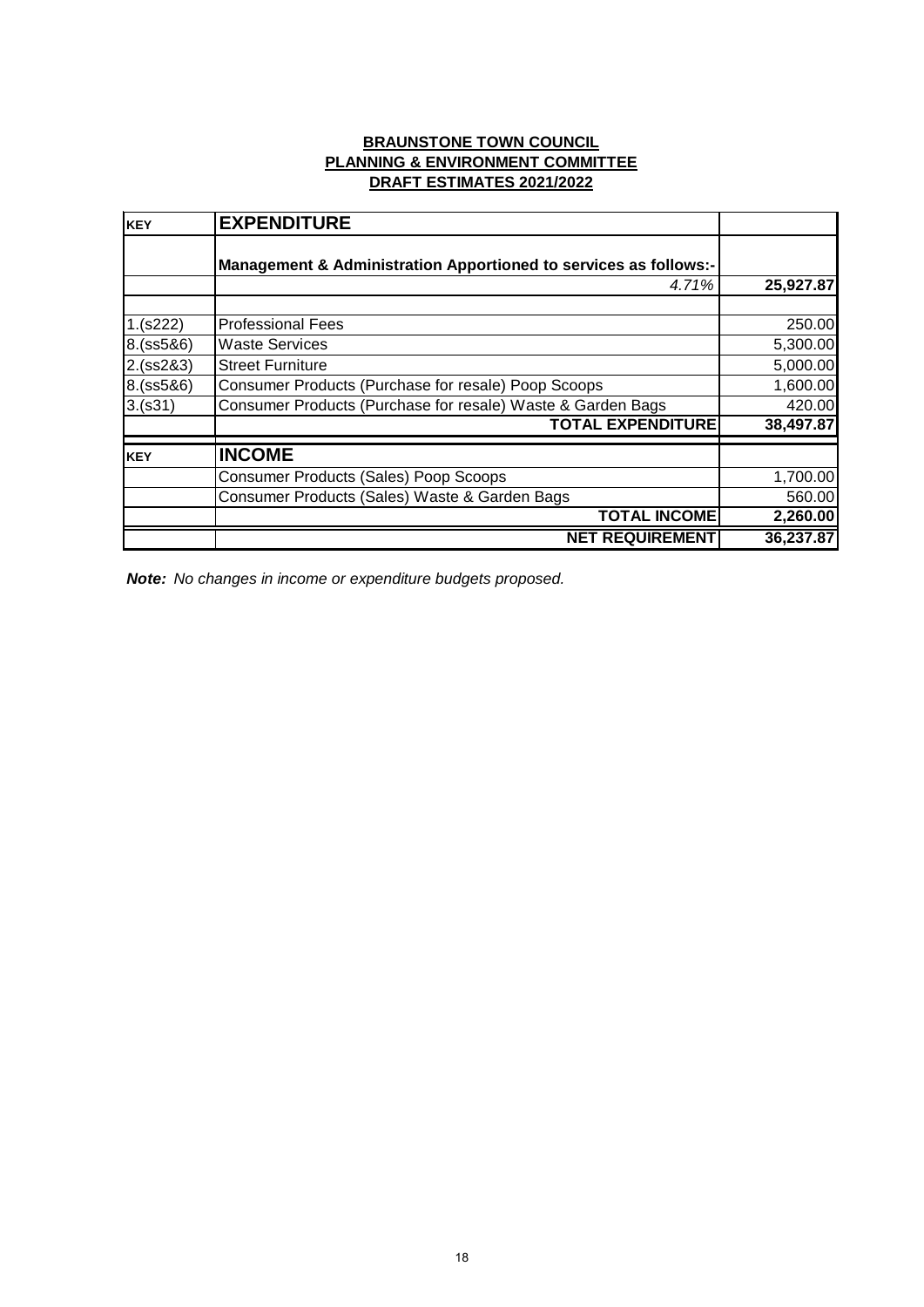| <b>APPORTIONMENT OF SALARIES 2021/2022</b><br><b>POLICY &amp; RESOURCES</b>  |                                       |     |                                    |     | <b>TOTAL</b>                             |     |                |     |                                        |     |                                            |     |            |
|------------------------------------------------------------------------------|---------------------------------------|-----|------------------------------------|-----|------------------------------------------|-----|----------------|-----|----------------------------------------|-----|--------------------------------------------|-----|------------|
|                                                                              | <b>CORPORATE</b><br><b>MANAGEMENT</b> |     | <b>COMMUNITY</b><br><b>CENTRES</b> |     | <b>PARKS &amp; OPEN</b><br><b>SPACES</b> |     | <b>LIBRARY</b> |     | <b>COMMUNITY</b><br><b>DEVELOPMENT</b> |     | <b>PLANNING &amp;</b><br><b>ENVRONMENT</b> |     |            |
| <b>EXECUTIVE OFFICER &amp;</b><br><b>TOWN CLERK</b>                          | 21,705.69                             |     | 9,302.44                           |     | 6,201.63                                 |     | 6,201.63       |     | 6,201.63                               |     | 12,403                                     |     | 62,016.25  |
|                                                                              |                                       | 35% |                                    | 15% |                                          | 10% |                | 10% |                                        | 10% |                                            | 20% |            |
| PERSONAL ASSISTANT<br>& ADMINISTRATIVE<br><b>OFFICER</b>                     | 10,492.48                             |     | 1,049.25                           |     | 1,049.25                                 |     | 1,049.25       |     | 1,049.25                               |     | 6,295                                      |     | 20,984.96  |
|                                                                              |                                       | 50% |                                    | 5%  |                                          | 5%  |                | 5%  |                                        | 5%  |                                            | 30% |            |
| <b>DEPUTY EXECUTIVE</b><br><b>OFFICER &amp;</b><br><b>COMMUNITY SERVICES</b> | 6,586.50                              |     | 0.00                               |     | 13,173.00                                |     | 13,173.00      |     | 9,660.20                               |     | 1,317                                      |     | 43,910.00  |
| <b>MANAGER</b>                                                               |                                       | 15% |                                    | 0%  |                                          | 30% |                | 30% |                                        | 22% |                                            | 3%  |            |
| <b>PARKS &amp; OPEN</b><br><b>SPACES STAFF</b>                               | 1,869.37                              |     | 4,673.43                           |     | 84,121.79                                |     | 0.00           |     | 1,869.37                               |     | 935                                        |     | 93,468.66  |
|                                                                              |                                       | 2%  |                                    | 5%  |                                          | 90% |                | 0%  |                                        | 2%  |                                            | 1%  |            |
| <b>CUSTOMER &amp;</b><br><b>INFORMATION</b>                                  | 1,709.64                              |     | 28,494.06                          |     | 14,247.03                                |     | 5,698.81       |     | 5,698.81                               |     | 1,140                                      |     | 56,988.12  |
| <b>SERVICES ADVISORS</b>                                                     |                                       | 3%  |                                    | 50% |                                          | 25% |                | 10% |                                        | 10% |                                            | 2%  |            |
| <b>COMMUNITY SERVICES</b><br>& ENGAGEMENT                                    | 3,605.63                              |     | 2,403.75                           |     | 2,403.75                                 |     | 2,403.75       |     | 12,018.75                              |     | 1,202                                      |     | 24,037.50  |
| <b>OFFICER</b>                                                               |                                       | 15% |                                    | 10% |                                          | 10% |                | 10% |                                        | 50% |                                            | 5%  |            |
| <b>RESOURCES &amp;</b><br><b>FACILITIES MANAGER</b>                          | 20,396.25                             |     | 18,356.63                          |     | 815.85                                   |     | 815.85         |     | 407.93                                 |     | $\mathbf 0$                                |     | 40,792.50  |
|                                                                              |                                       | 50% |                                    | 45% |                                          | 2%  |                | 2%  |                                        | 1%  |                                            | 0%  |            |
| <b>CLEANER &amp; PREMISES</b><br><b>OPERATIVE</b>                            | 0.00                                  |     | 32,170.37                          |     | 10,723.46                                |     | 10,723.46      |     | 0.00                                   |     | 0                                          |     | 53,617.28  |
|                                                                              |                                       |     |                                    | 60% |                                          | 20% |                | 20% |                                        |     |                                            | 0%  |            |
| LIBRARY STAFF                                                                |                                       |     |                                    |     |                                          |     | 17,166.86      |     | 903.52                                 |     |                                            |     | 18,070.38  |
|                                                                              |                                       | 0%  |                                    | 0%  |                                          | 0%  |                | 95% |                                        | 5%  |                                            | 0%  |            |
| <b>DUTY OFFICER -</b><br><b>COMMUNITY CENTRES</b>                            | 5,115.52                              |     | 81,848.28                          |     | 5,115.52                                 |     | 4,092.41       |     | 5,115.52                               |     | 1,023                                      |     | 102,310.35 |
|                                                                              | <b>TOTALS</b> 71,481.08               | 5%  | 178,298.20                         | 80% | 137,851.27                               | 5%  | 61,325.02      | 4%  | 42,924.97                              | 5%  | 24,315.47                                  | 1%  |            |
|                                                                              | 13.85%                                |     | 34.54%                             |     | 26.71%                                   |     | 11.88%         |     | 8.32%                                  |     | 4.71%                                      |     | 516,196.00 |

#### **BRAUNSTONE TOWN COUNCIL**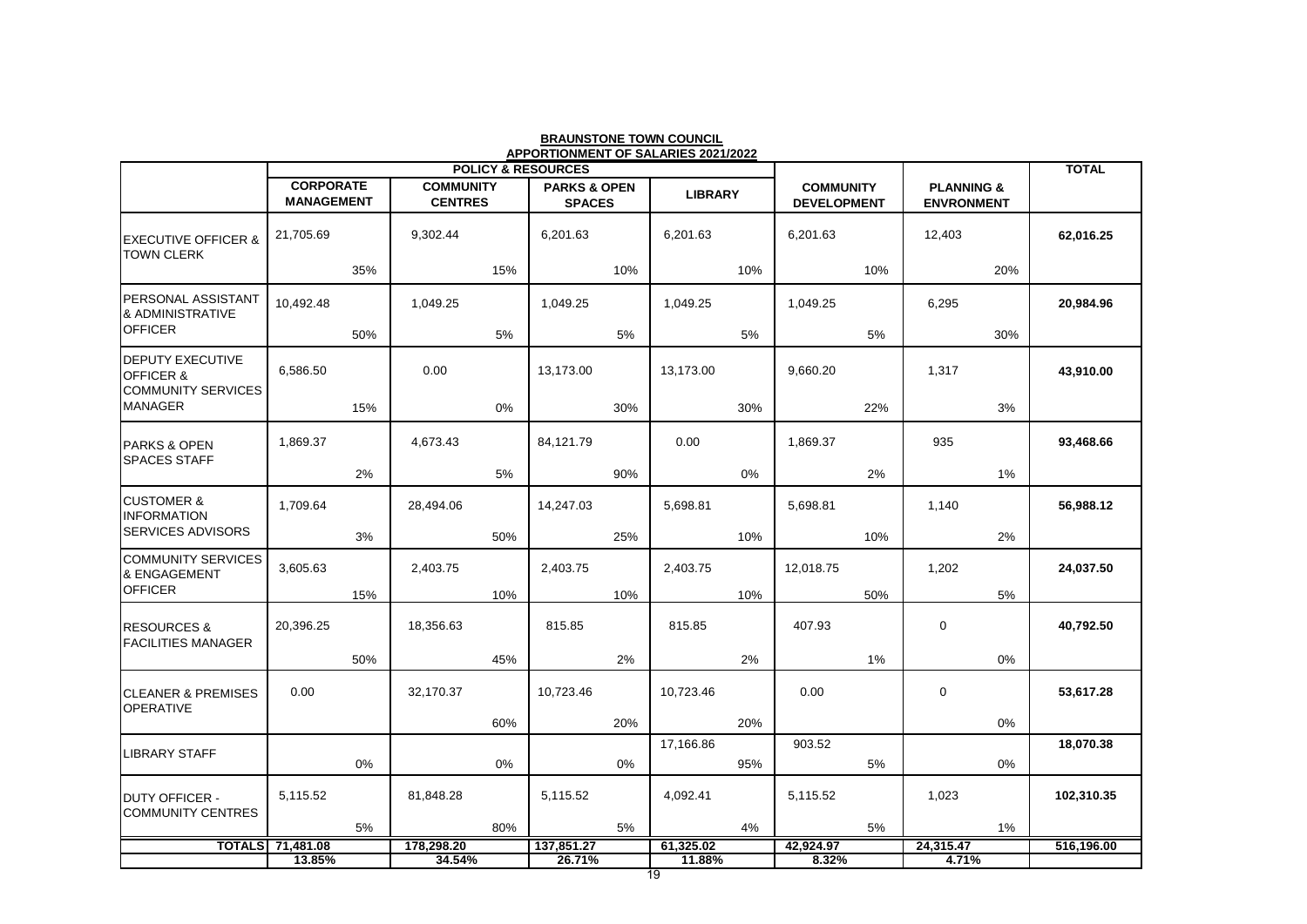|                      | Excludes transactions with an invoice date prior to 01/04/20 | <b>Previous</b><br><b>Year's Net</b> | 2020/2021   | <b>Actual Net</b> | <b>Balance</b> | 2021/2022   |
|----------------------|--------------------------------------------------------------|--------------------------------------|-------------|-------------------|----------------|-------------|
|                      | 1. P&R - Corporate Management                                |                                      |             |                   |                |             |
| <b>Income</b><br>101 | Precept                                                      | £604,817.00                          | £646,304.00 | £646,304.00       | £0.00          | £681,961.00 |
| 110                  | General Reserve (transfer from)                              | £0.00                                | £0.00       | £0.00             | £0.00          | £0.00       |
|                      |                                                              | £0.00                                |             |                   |                | £0.00       |
| 113                  | <b>Staff Salaries Grant (Furlough)</b>                       |                                      | £0.00       | £29,383.19        | £29,383.19     |             |
| 120                  | Sale Of Assets                                               | £0.00                                | £0.00       | £0.00             | £0.00          | £0.00       |
| 141                  | Photocopying                                                 | £233.33                              | £150.00     | £164.75           | £14.75         | £150.00     |
| 181                  | Interest on No 1 Account                                     | £0.00                                | £400.00     | £0.00             | $-E400.00$     | £400.00     |
| 182                  | Interest on No 2 Account                                     | £0.00                                | £10.00      | £0.00             | $-£10.00$      | £10.00      |
| 183                  | Interest on Cambridge Saver                                  | £1,193.61                            | £1,000.00   | £0.00             | $-E1,000.00$   | £1,000.00   |
| 199                  | Miscellaneous                                                | $-£141.11$                           | £0.00       | £178.80           | £178.80        | £0.00       |
| <b>Total Income</b>  |                                                              | £606,102.83                          | £647,864.00 | £676,030.74       | £28,166.74     | £683,521.00 |
| <b>Expenditure</b>   |                                                              |                                      |             |                   |                |             |
| 1010                 | <b>Staff Salaries</b>                                        | £383,126.28                          | £405,236.00 | £267,613.92       | £137,622.08    | £418,094.00 |
| 1015                 | <b>Staff Expenses</b>                                        | £113.25                              | £300.00     | £8.10             | £291.90        | £300.00     |
| 1020                 | Pensions                                                     | £96,156.11                           | £95,060.00  | £71,243.42        | £23,816.58     | £98,102.00  |
| 1030                 | <b>Councillors Allowances</b>                                | £5,442.48                            | £6,000.00   | £5,557.00         | £443.00        | £6,000.00   |
| 1035                 | <b>Councillors Expenses</b>                                  | £0.00                                | £300.00     | £0.00             | £300.00        | £300.00     |
| 1060                 | Contingency                                                  | £0.00                                | £0.00       | £0.00             | £0.00          | £0.00       |
| 1090                 | Covid-19 Recovery                                            | £0.00                                | £0.00       | £6,882.97         | $-E6,882.97$   | £0.00       |
| 1150                 | Insurance                                                    | £14,199.88                           | £13,000.00  | £23,836.82        | $-E10,836.82$  | £14,000.00  |
| 1160                 | Audit                                                        | £2,480.00                            | £2,500.00   | £1,600.00         | £900.00        | £2,500.00   |
| 1170                 | <b>Legal Fees</b>                                            | £1,393.00                            | £250.00     | £1.00             | £249.00        | £250.00     |
| 1180                 | Elections                                                    | £1,802.06                            | £1,000.00   | £2,183.15         | $-E1,183.15$   | £1,000.00   |
| 1210                 | <b>Staff Training</b>                                        | £15.00                               | £2,500.00   | £60.00            | £2,440.00      | £2,500.00   |
| 1230                 | <b>Councillor Training</b>                                   | £80.00                               | £1,000.00   | £0.00             | £1,000.00      | £1,000.00   |
|                      |                                                              |                                      |             |                   |                |             |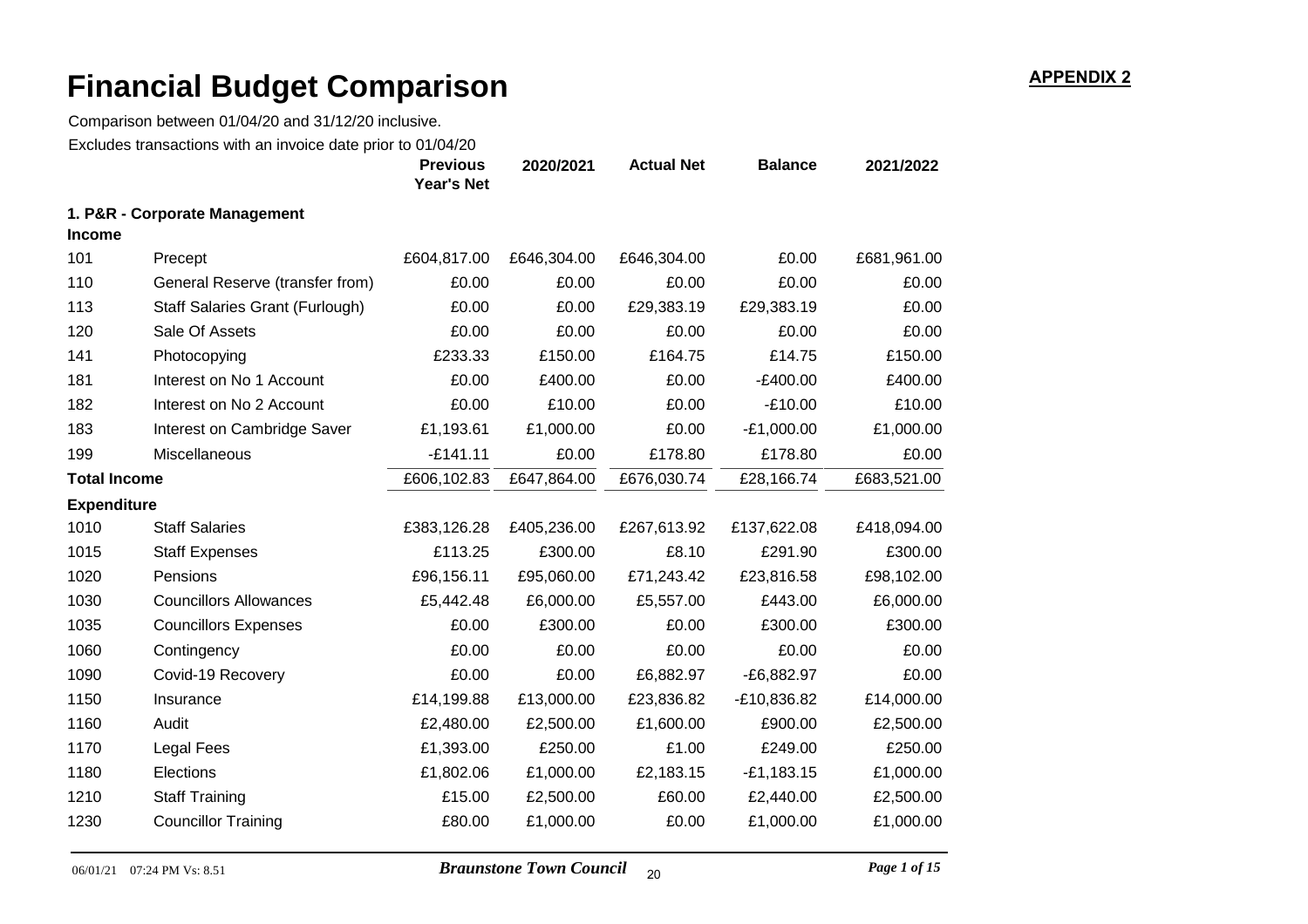|                          |                                                         | <b>Previous</b><br>Year's Net | 2020/2021   | <b>Actual Net</b> | <b>Balance</b> | 2021/2022   |
|--------------------------|---------------------------------------------------------|-------------------------------|-------------|-------------------|----------------|-------------|
| 1300                     | Supplies, Stationery & Postage                          | £3,129.77                     | £2,900.00   | £1,144.30         | £1,755.70      | £2,900.00   |
| 1350                     | Subscriptions                                           | £9,711.75                     | £3,000.00   | £4,776.30         | $-E1,776.30$   | £4,000.00   |
| 1360                     | Advertisements                                          | £6,659.12                     | £4,400.00   | £0.00             | £4,400.00      | £4,400.00   |
| 1400                     | Telephones                                              | £4,627.50                     | £2,530.00   | £1,853.95         | £676.05        | £2,530.00   |
| 1410                     | Photocopier                                             | £1,677.15                     | £2,000.00   | £814.65           | £1,185.35      | £2,000.00   |
| 1420                     | Computer Supplies, Training,<br><b>Service Contract</b> | £7,474.76                     | £8,000.00   | £2,803.65         | £5,196.35      | £10,000.00  |
| 1830                     | Fees on Cambridge Saver                                 | £0.00                         | £0.00       | £0.00             | £0.00          | £0.00       |
| 1990                     | Miscellaneous                                           | £258.00                       | £700.00     | £0.00             | £700.00        | £700.00     |
| 1991                     | Paid from Number 1 Account in<br>Error                  | £0.00                         | £0.00       | £37,728.57        | -£37,728.57    | £0.00       |
| 1992                     | Paid from Number 2 Account in<br>Error                  | £0.00                         | £0.00       | £0.00             | £0.00          | £0.00       |
| <b>Total Expenditure</b> |                                                         | £538,346.11                   | £550,676.00 | £428,107.80       | £122,568.20    | £570,576.00 |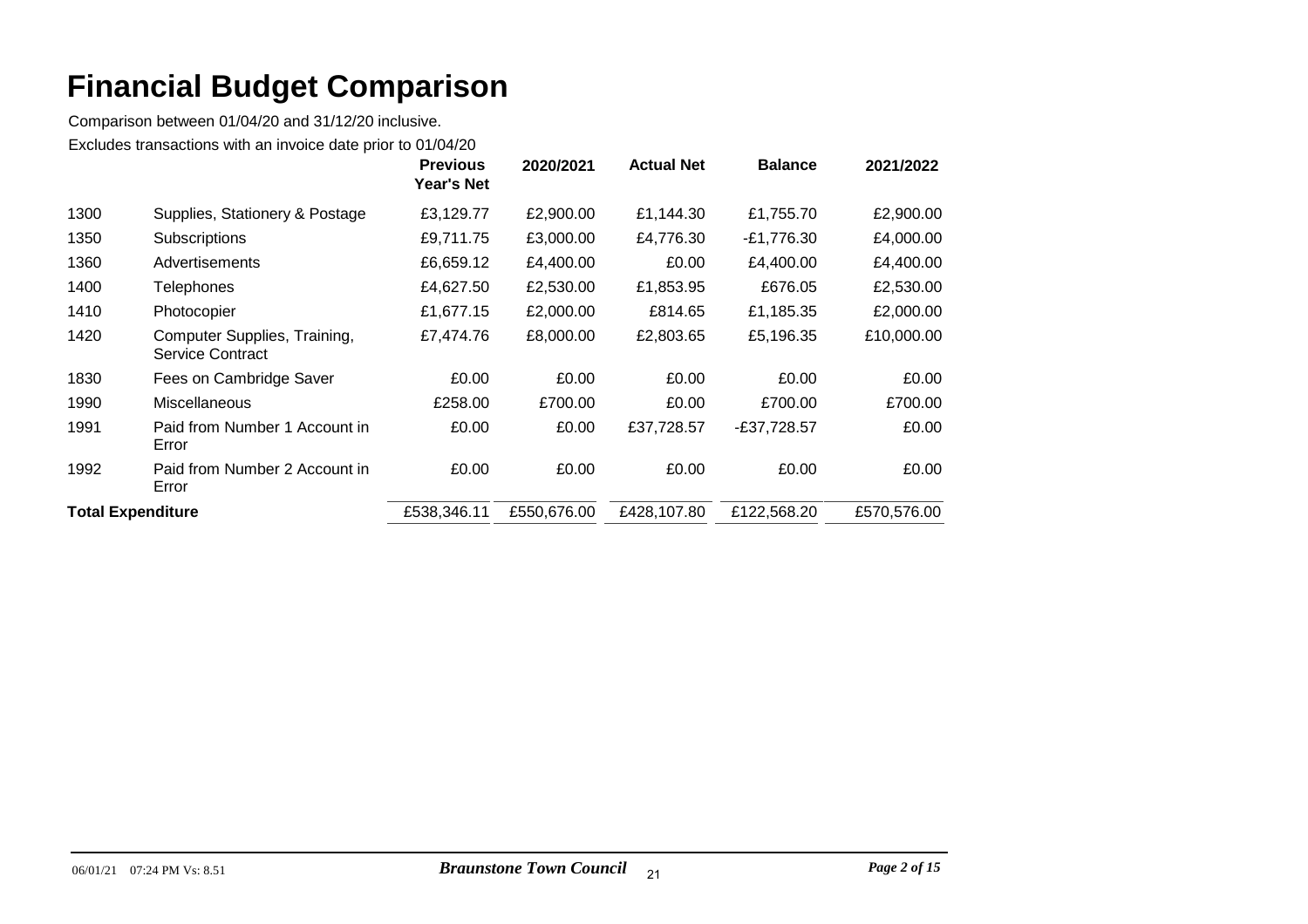Comparison between 01/04/20 and 31/12/20 inclusive. Excludes transactions with an invoice date prior to 01/04/20

|                     | LAURUCU transactions with an involve date phon | <b>Previous</b><br><b>Year's Net</b> | 2020/2021  | <b>Actual Net</b> | <b>Balance</b> | 2021/2022  |
|---------------------|------------------------------------------------|--------------------------------------|------------|-------------------|----------------|------------|
|                     | 2. P&R - Civic Centre                          |                                      |            |                   |                |            |
| <b>Income</b>       |                                                |                                      |            |                   |                |            |
| 205                 | <b>Capital Grants</b>                          | £0.00                                | £0.00      | £0.00             | £0.00          | £0.00      |
| 250                 | Room Hire                                      | £75,217.91                           | £74,871.00 | $-£10,214.54$     | $-£85,085.54$  | £67,384.00 |
| 251                 | Catering for Hirers (VAT)                      | £444.15                              | £100.00    | £32.65            | $-£67.35$      | £100.00    |
| 257                 | Licensed Bar                                   | £19,083.38                           | £17,000.00 | £1,416.67         | $-E15,583.33$  | £17,000.00 |
| 298                 | Old - Do Not Use                               |                                      |            |                   |                |            |
| 298/1               | DO NOT USE                                     | £6,657.00                            | £0.00      | £0.00             | £0.00          | £0.00      |
| 298                 | Total                                          | £6,657.00                            | £0.00      | £0.00             | £0.00          | £0.00      |
| 299                 | Miscellaneous                                  | £822.53                              | £0.00      | £14.55            | £14.55         | £0.00      |
| <b>Total Income</b> |                                                | £102,224.97                          | £91,971.00 | $-£8,750.67$      | -£100,721.67   | £84,484.00 |
| <b>Expenditure</b>  |                                                |                                      |            |                   |                |            |
| 2050                | <b>Capital Projects</b>                        |                                      |            |                   |                |            |
| 2050/1              | Toilets/Bar Refurbishment                      | £0.00                                | £6,500.00  | £722.50           | £5,777.50      | £6,500.00  |
| 2050/2              | <b>General Refurbishment</b>                   | £2,050.00                            | £1,500.00  | £0.00             | £1,500.00      | £1,500.00  |
| 2050                | Total                                          | £2,050.00                            | £8,000.00  | £722.50           | £7,277.50      | £8,000.00  |
| 2080                | Loan Interest & Repayments                     |                                      |            |                   |                |            |
| 2080/1              | PWLB 477930                                    | £15,977.78                           | £15,978.00 | £15,977.78        | £0.22          | £15,978.00 |
| 2080/2              | <b>PWLB 480508</b>                             | £4,586.04                            | £4,586.00  | £4,586.04         | $-£0.04$       | £4,586.00  |
| 2080/3              | PWLB 482623                                    | £9,647.56                            | £9,647.00  | £9,647.56         | $-£0.56$       | £9,647.00  |
| 2080/4              | <b>PWLB 485557</b>                             | £5,783.06                            | £5,783.00  | £5,783.06         | $-£0.06$       | £5,783.00  |
| 2080                | Total                                          | £35,994.44                           | £35,994.00 | £35,994.44        | $-£0.44$       | £35,994.00 |
| 2090                | Covid-19 Recovery                              | £0.00                                | £0.00      | £2,364.85         | $-E2,364.85$   | £0.00      |
| 2170                | <b>Legal Fees</b>                              | £0.00                                | £0.00      | £0.00             | £0.00          | £0.00      |
| 2250                | Service Charges                                | £0.00                                | £0.00      | £0.00             | £0.00          | £0.00      |

06/01/21 07:24 PM Vs: 8.51 *Braunstone Town Council* 22 *Page 3 of 15*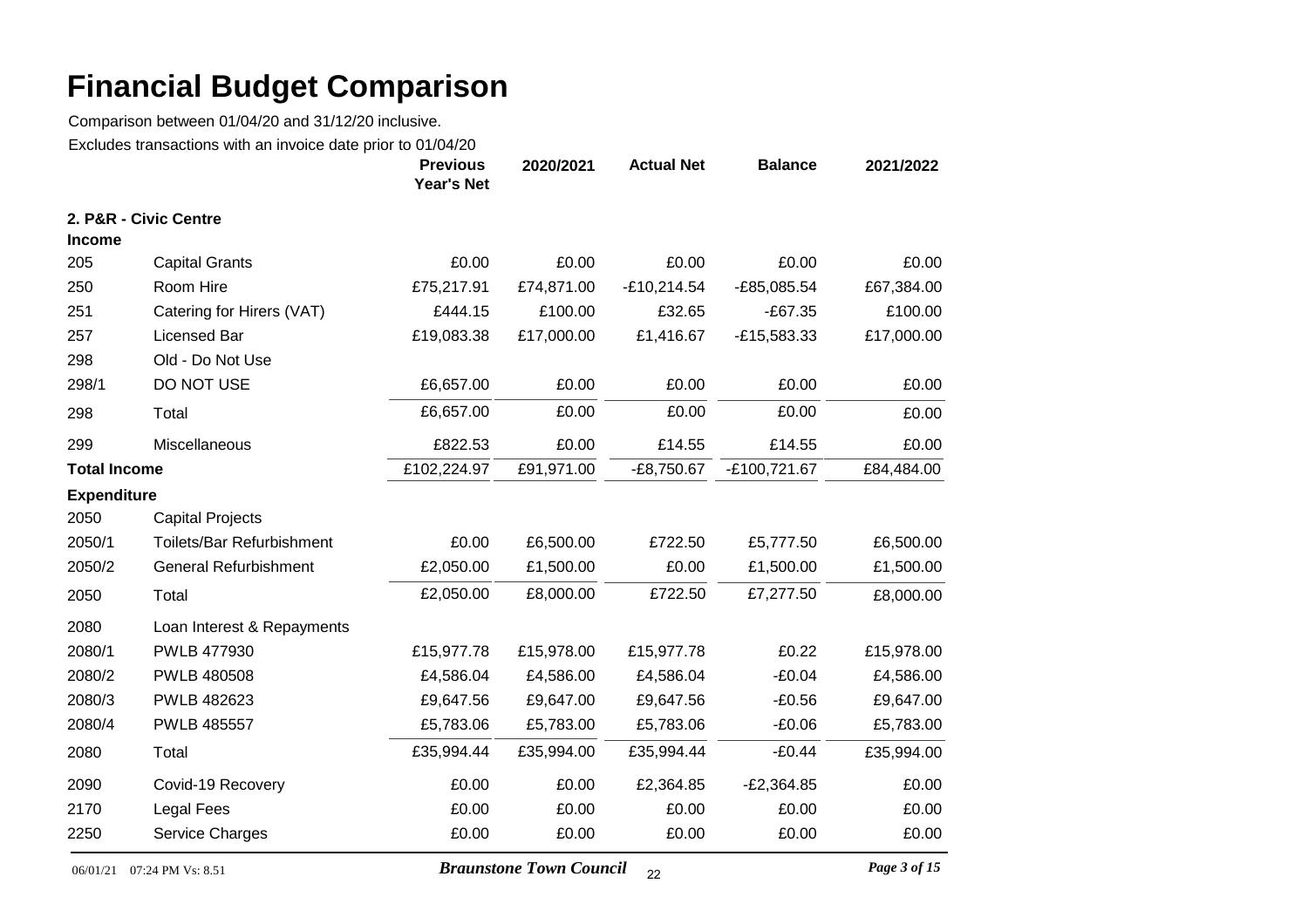|                          |                                                   | <b>Previous</b><br>Year's Net | 2020/2021   | <b>Actual Net</b> | <b>Balance</b> | 2021/2022   |
|--------------------------|---------------------------------------------------|-------------------------------|-------------|-------------------|----------------|-------------|
| 2290                     | Clothing                                          | £205.17                       | £500.00     | £118.20           | £381.80        | £500.00     |
| 2320                     | Printing & Copying                                | £29.99                        | £600.00     | £0.00             | £600.00        | £600.00     |
| 2330                     | <b>Cleaning Materials</b>                         | £3,335.82                     | £1,600.00   | £1,398.27         | £201.73        | £1,600.00   |
| 2400                     | <b>Telephones</b>                                 | £750.00                       | £1,000.00   | £1,209.24         | $-E209.24$     | £1,000.00   |
| 2430                     | <b>Utility Bills</b>                              | £22,809.19                    | £19,500.00  | £6,175.60         | £13,324.40     | £19,900.00  |
| 2440                     | <b>Waste Services</b>                             | £2,623.53                     | £8,000.00   | £4,248.44         | £3,751.56      | £8,000.00   |
| 2450                     | <b>Laundry Services</b>                           | £0.00                         | £500.00     | £0.00             | £500.00        | £500.00     |
| 2460                     | Rates                                             | £19,271.75                    | £21,000.00  | £17,626.75        | £3,373.25      | £21,500.00  |
| 2490                     | Christmas Lights & Decorations                    | £0.00                         | £0.00       | £0.00             | £0.00          | £2,000.00   |
| 2500                     | <b>Refundable Deposits</b>                        | £100.00                       | £0.00       | £0.00             | £0.00          | £0.00       |
| 2510                     | Catering for Hirers (VAT)                         | £315.24                       | £0.00       | £3.93             | $-E3.93$       | £0.00       |
| 2520                     | <b>Miscellanious Services for Hirers</b><br>(VAT) | £17.50                        | £0.00       | £0.00             | £0.00          | £0.00       |
| 2570                     | Licences                                          | £1,540.88                     | £1,300.00   | £495.00           | £805.00        | £1,300.00   |
| 2580                     | <b>Card Card and Transit fees</b>                 | £2,225.16                     | £1,700.00   | £812.21           | £887.79        | £1,700.00   |
| 2600                     | <b>Building Repairs &amp; Maintenance</b>         | £8,378.83                     | £15,000.00  | £5,155.42         | £9,844.58      | £15,000.00  |
| 2610                     | <b>Equipment Repairs &amp;</b><br>Maintenance     |                               |             |                   |                |             |
| 2610/1                   | General                                           | £5,246.19                     | £1,600.00   | £1,806.60         | $-E206.60$     | £1,600.00   |
| 2610/2                   | <b>Fire Extinguisher Service</b>                  | £83.74                        | £400.00     | £238.42           | £161.58        | £400.00     |
| 2610/3                   | Alarm Maintenance                                 | £1,843.28                     | £1,000.00   | £1,124.18         | $-£124.18$     | £1,000.00   |
| 2610                     | Total                                             | £7,173.21                     | £3,000.00   | £3,169.20         | $-E169.20$     | £3,000.00   |
| 2990                     | Miscellaneous                                     | £466.45                       | £150.00     | £40.76            | £109.24        | £150.00     |
| <b>Total Expenditure</b> |                                                   | £107,287.16                   | £117,844.00 | £79,534.81        | £38,309.19     | £120,744.00 |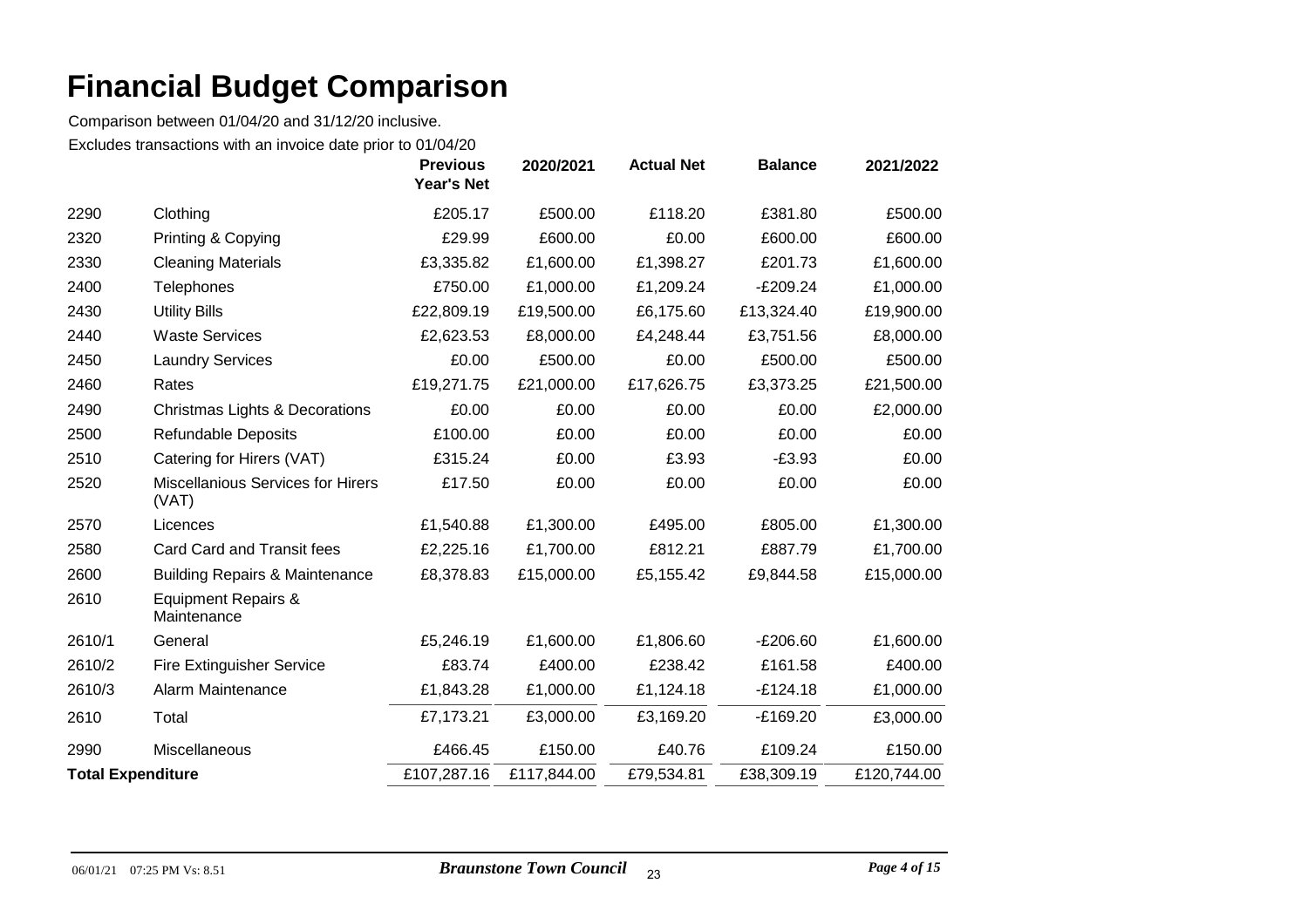Comparison between 01/04/20 and 31/12/20 inclusive.

Excludes transactions with an invoice date prior to 01/04/20

|                     |                                         | <b>Previous</b><br><b>Year's Net</b> | 2020/2021  | <b>Actual Net</b> | <b>Balance</b> | 2021/2022  |
|---------------------|-----------------------------------------|--------------------------------------|------------|-------------------|----------------|------------|
| <b>Income</b>       | 3. P&R - Thorpe Astley Community Centre |                                      |            |                   |                |            |
| 325                 | Service Charges                         | £0.00                                | £0.00      | £0.00             | £0.00          | £0.00      |
| 350                 | Room Hire                               |                                      |            |                   |                |            |
| 350/1               | Room Hires                              | £16,740.73                           | £13,682.35 | $-E3,590.68$      | $-E17,273.03$  | £9,632.35  |
| 350/2               | <b>Pre-School Contract</b>              | £25,389.22                           | £26,815.65 | £11,065.84        | $-E15,749.81$  | £26,815.65 |
| 350/3               | <b>NHS Facility</b>                     | £0.00                                | £0.00      | £0.00             | £0.00          | £0.00      |
| 350                 | Total                                   | £42,129.95                           | £40,498.00 | £7,475.16         | $-£33,022.84$  | £36,448.00 |
| 351                 | Catering for Hirers (VAT)               | £18.19                               | £40.00     | £0.00             | $-E40.00$      | £40.00     |
| 399                 | Miscellanious                           | £0.00                                | £0.00      | £0.00             | £0.00          | £0.00      |
| <b>Total Income</b> |                                         | £42,148.14                           | £40,538.00 | £7,475.16         | $-£33,062.84$  | £36,488.00 |
| <b>Expenditure</b>  |                                         |                                      |            |                   |                |            |
| 3050                | <b>Capital Projects</b>                 |                                      |            |                   |                |            |
| 3050/1              | General Improvements                    | £2,542.00                            | £1,000.00  | £0.00             | £1,000.00      | £1,000.00  |
| 3050/2              | <b>NHS Facility</b>                     | £0.00                                | £0.00      | £0.00             | £0.00          | £0.00      |
| 3050                | Total                                   | £2,542.00                            | £1,000.00  | £0.00             | £1,000.00      | £1,000.00  |
| 3090                | Covid-19 Recovery                       | £0.00                                | £0.00      | £537.31           | $-£537.31$     | £0.00      |
| 3290                | Clothing                                | £0.00                                | £0.00      | £0.00             | £0.00          | £0.00      |
| 3320                | Printing & Copying                      | £0.00                                | £300.00    | £110.00           | £190.00        | £300.00    |
| 3330                | <b>Cleaning Materials</b>               | £954.76                              | £1,000.00  | £213.47           | £786.53        | £1,000.00  |
| 3400                | Telephones                              | £0.00                                | £1,000.00  | £867.52           | £132.48        | £1,000.00  |
| 3430                | <b>Utility Bills</b>                    | £10,522.73                           | £9,500.00  | £8,840.01         | £659.99        | £9,700.00  |
| 3440                | <b>Waste Services</b>                   | £1,693.64                            | £2,500.00  | £846.82           | £1,653.18      | £2,500.00  |
| 3450                | <b>Laundry Services</b>                 | £0.00                                | £250.00    | £0.00             | £250.00        | £250.00    |
| 3460                | Rates                                   | £6,996.75                            | £7,500.00  | £5,332.75         | £2,167.25      | £7,700.00  |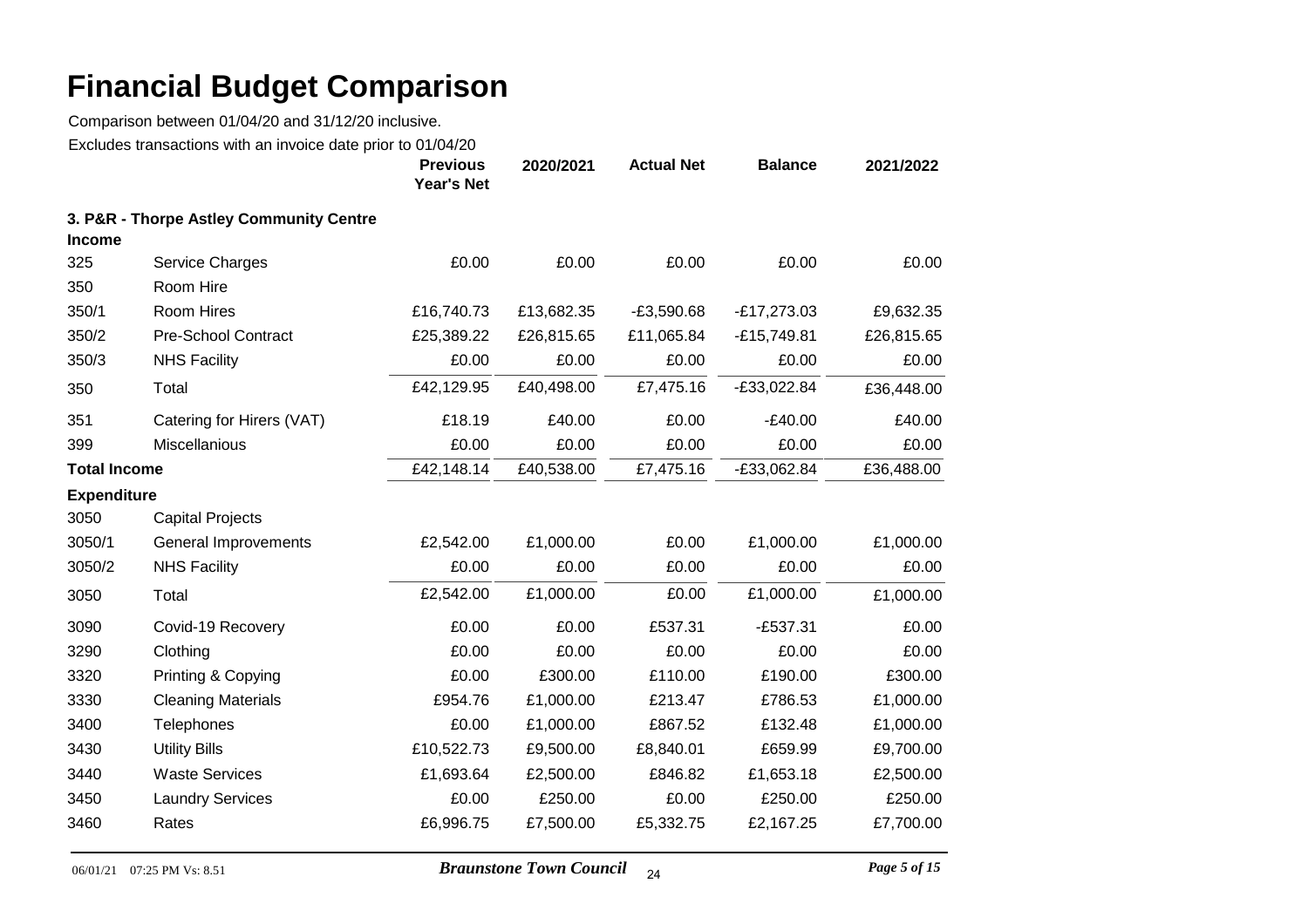|                          |                                                   | <b>Previous</b><br><b>Year's Net</b> | 2020/2021  | <b>Actual Net</b> | <b>Balance</b> | 2021/2022  |
|--------------------------|---------------------------------------------------|--------------------------------------|------------|-------------------|----------------|------------|
| 3490                     | Christmas Lights & Decorations                    | £0.00                                | £0.00      | £0.00             | £0.00          | £1,000.00  |
| 3500                     | <b>Refundable Deposits</b>                        | £0.00                                | £0.00      | £0.00             | £0.00          | £0.00      |
| 3510                     | Catering for Hirers (VAT)                         | £0.00                                | £0.00      | £0.00             | £0.00          | £0.00      |
| 3520                     | <b>Miscellanious Services for Hirers</b><br>(VAT) | £0.00                                | £0.00      | £0.00             | £0.00          | £0.00      |
| 3570                     | Licences                                          | £200.50                              | £400.00    | £0.00             | £400.00        | £400.00    |
| 3580                     | <b>Credit Card and Transit Fees</b>               | £0.00                                | £800.00    | £21.04            | £778.96        | £800.00    |
| 3600                     | <b>Building Repairs &amp; Maintenance</b>         | £3,938.55                            | £3,000.00  | £1,102.52         | £1,897.48      | £3,000.00  |
| 3610                     | <b>Equipment Repairs &amp;</b><br>Maintenance     |                                      |            |                   |                |            |
| 3610/1                   | General                                           | £1,084.94                            | £1,150.00  | £719.54           | £430.46        | £1,150.00  |
| 3610/2                   | <b>Fire Extinguisher Service</b>                  | £81.99                               | £350.00    | £26.20            | £323.80        | £350.00    |
| 3610/3                   | Alarm Maintenance                                 | £2,670.85                            | £3,000.00  | £1,059.59         | £1,940.41      | £3,000.00  |
| 3610                     | Total                                             | £3,837.78                            | £4,500.00  | £1,805.33         | £2,694.67      | £4,500.00  |
| 3990                     | <b>Miscellaneous</b>                              | £18.26                               | £150.00    | £0.00             | £150.00        | £150.00    |
| <b>Total Expenditure</b> |                                                   | £30,704.97                           | £31,900.00 | £19,676.77        | £12,223.23     | £33,300.00 |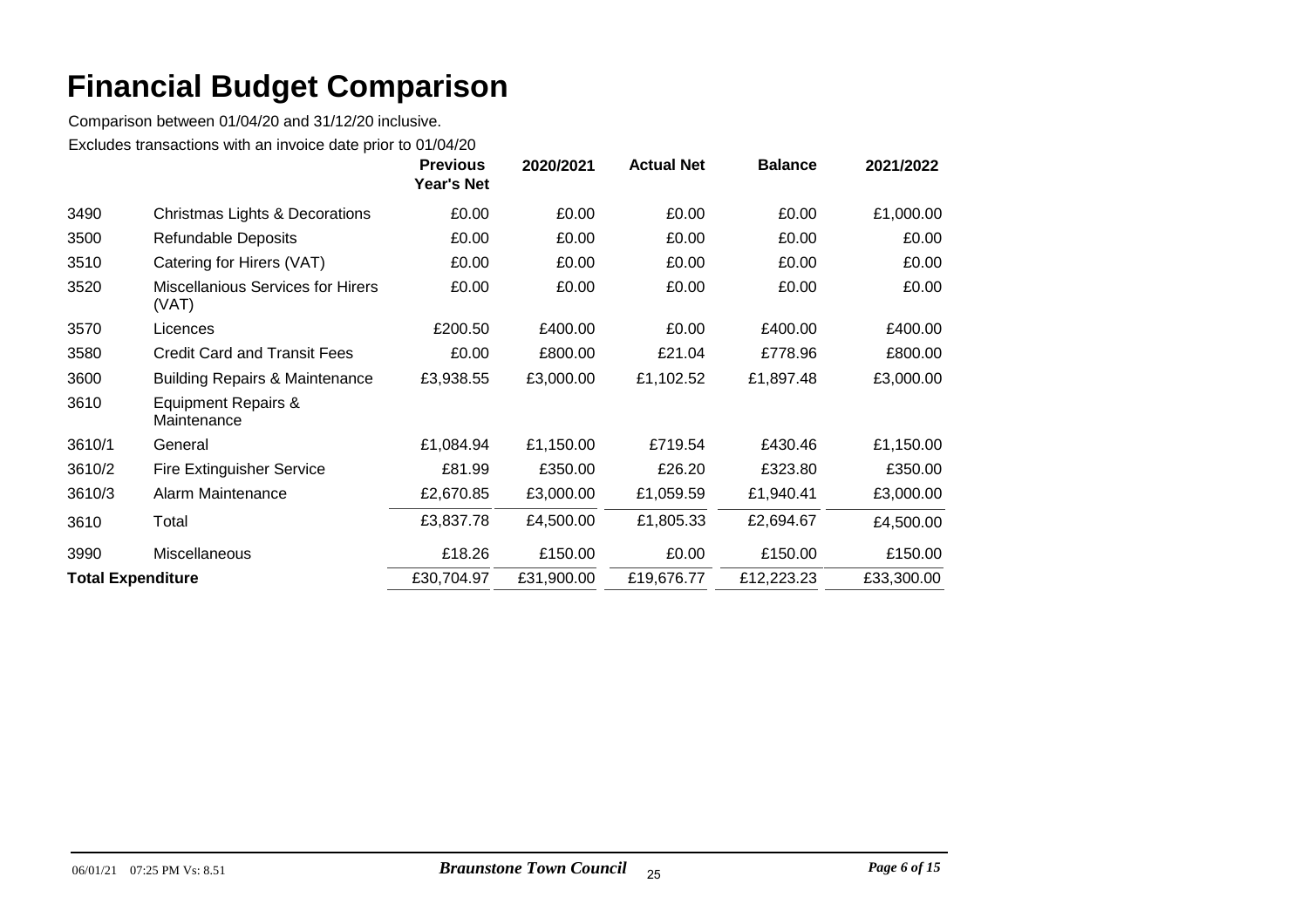|                     |                                                       | <b>Previous</b><br><b>Year's Net</b> | 2020/2021   | <b>Actual Net</b> | <b>Balance</b> | 2021/2022   |
|---------------------|-------------------------------------------------------|--------------------------------------|-------------|-------------------|----------------|-------------|
| <b>Income</b>       | 5. P&R - Parks & Open Spaces                          |                                      |             |                   |                |             |
| 505                 | <b>Capital Grants</b>                                 | £0.00                                | £117,213.00 | £56,900.00        | $-E60,313.00$  | £17,213.00  |
| 508                 | Loans                                                 | £0.00                                | £500,000.00 | £436,783.05       | $-E63,216.95$  | £223,300.00 |
| 511                 | <b>Thorpe Astley Commuted Sums</b><br>(transfer from) | £16,000.00                           | £17,000.00  | £23,760.00        | £6,760.00      | £18,000.00  |
| 527                 | <b>Agency Fees</b>                                    | £0.00                                | £150.00     | £0.00             | $-E150.00$     | £150.00     |
| 555                 | Sports Pitches & Facilities                           |                                      |             |                   |                |             |
| 555/1               | <b>Pitch Season Fees</b>                              | £2,797.00                            | £2,500.00   | £700.00           | $-E1,800.00$   | £2,500.00   |
| 555/2               | Individual Match Fees (VAT)                           | £140.00                              | £0.00       | £0.00             | £0.00          | £0.00       |
| 555/3               | Court/Multi Play (VAT)                                | £0.00                                | £0.00       | £0.00             | £0.00          | £0.00       |
| 555/4               | Changing Rooms (VAT)                                  | £0.00                                | £0.00       | £0.00             | £0.00          | £0.00       |
| 555                 | Total                                                 | £2,937.00                            | £2,500.00   | £700.00           | $-E1,800.00$   | £2,500.00   |
| 599                 | Miscellaneous                                         | £329.17                              | £100.00     | $-E100.00$        | $-E200.00$     | £100.00     |
| <b>Total Income</b> |                                                       | £19,266.17                           | £636,963.00 | £518,043.05       | -£118,919.95   | £261,263.00 |
| <b>Expenditure</b>  |                                                       |                                      |             |                   |                |             |
| 5050                | <b>Capital Projects</b>                               |                                      |             |                   |                |             |
| 5050/1              | General                                               | £8,238.00                            | £1,700.00   | £3,591.86         | $-E1,891.86$   | £1,700.00   |
| 5050/2              | Shakespeare Park Improvement<br>Project               | £2,921.15                            | £617,224.00 | £246,570.18       | £370,653.82    | £223,300.00 |
| 5050                | Total                                                 | £11,159.15                           | £618,924.00 | £250,162.04       | £368,761.96    | £225,000.00 |
| 5080                | Loan Interest & Repayments                            |                                      |             |                   |                |             |
| 5080/1              | <b>PWLB 485188</b>                                    | £3,525.80                            | £3,526.00   | £3,525.80         | £0.20          | £3,526.00   |
| 5080/2              | <b>PWLB 487506</b>                                    | £6,033.30                            | £6,033.00   | £6,033.30         | $-£0.30$       | £6,033.00   |
| 5080/3              | PWLB 501336                                           | £10,994.00                           | £10,994.00  | £10,994.00        | £0.00          | £10,994.00  |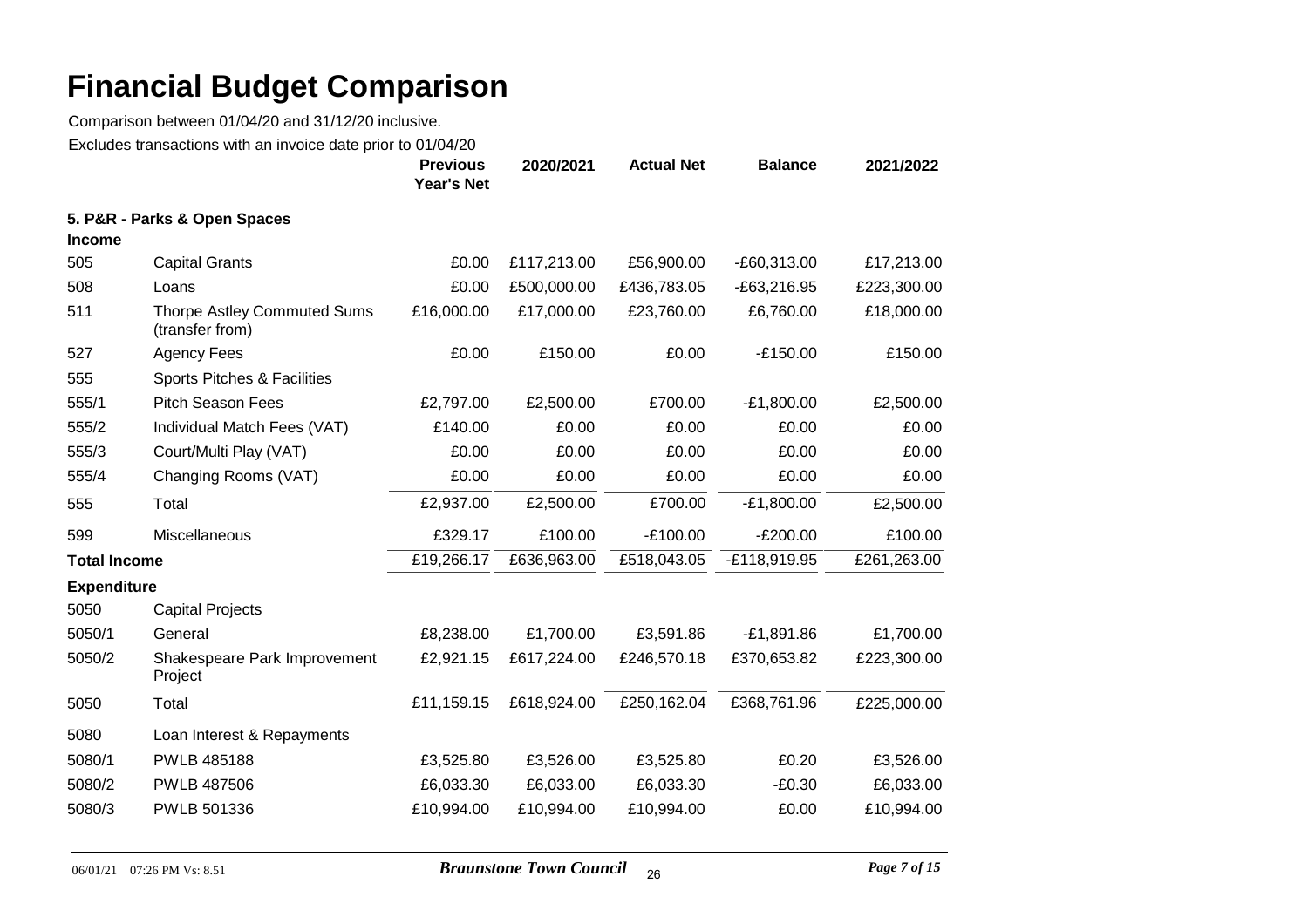|        |                                                  | <b>Previous</b><br><b>Year's Net</b> | 2020/2021  | <b>Actual Net</b> | <b>Balance</b> | 2021/2022  |
|--------|--------------------------------------------------|--------------------------------------|------------|-------------------|----------------|------------|
| 5080/4 | <b>PWLB - Shakespeare Park</b><br>(235384 & New) | £0.00                                | £23,491.00 | £5,989.07         | £17,501.93     | £37,888.00 |
| 5080   | Total                                            | £20,553.10                           | £44,044.00 | £26,542.17        | £17,501.83     | £58,441.00 |
| 5090   | Covid-19 Recovery                                | £0.00                                | £0.00      | £351.46           | $-£351.46$     | £0.00      |
| 5170   | Legal Fees                                       | £0.00                                | £1,000.00  | £0.00             | £1,000.00      | £1,000.00  |
| 5290   | Clothing                                         | £487.62                              | £500.00    | £238.08           | £261.92        | £500.00    |
| 5330   | <b>Cleaning Materials</b>                        | £90.00                               | £500.00    | £146.30           | £353.70        | £500.00    |
| 5400   | Telephones                                       | £0.00                                | £410.00    | £0.00             | £410.00        | £410.00    |
| 5430   | <b>Utility Bills</b>                             | £2,585.63                            | £2,000.00  | £2,328.42         | $-£328.42$     | £2,000.00  |
| 5440   | <b>Waste Services</b>                            | £6,681.56                            | £2,000.00  | £763.74           | £1,236.26      | £2,000.00  |
| 5450   | <b>Laundry Services</b>                          | £0.00                                | £500.00    | £0.00             | £500.00        | £500.00    |
| 5550   | Sports Pitches & Facilities                      | £965.20                              | £1,000.00  | £6,954.00         | $-E5,954.00$   | £1,000.00  |
| 5600   | <b>Building Repairs &amp; Maintenance</b>        |                                      |            |                   |                |            |
| 5600/1 | <b>Mossdale Meadows</b>                          | £418.03                              | £4,800.00  | £1,581.11         | £3,218.89      | £4,800.00  |
| 5600/2 | Shakespeare Park                                 | £54.00                               | £0.00      | £593.93           | $-E593.93$     | £0.00      |
| 5600   | Total                                            | £472.03                              | £4,800.00  | £2,175.04         | £2,624.96      | £4,800.00  |
| 5610   | Equipment Repairs &<br>Maintenance               |                                      |            |                   |                |            |
| 5610/1 | <b>General Maintenance</b>                       | £12,879.22                           | £8,000.00  | £7,338.46         | £661.54        | £4,000.00  |
| 5610/2 | Playgrounds                                      | £785.25                              | £6,000.00  | £1,085.78         | £4,914.22      | £6,000.00  |
| 5610   | Total                                            | £13,664.47                           | £14,000.00 | £8,424.24         | £5,575.76      | £10,000.00 |
| 5620   | Site Maintenance                                 |                                      |            |                   |                |            |
| 5620/1 | General                                          | £0.00                                | £0.00      | £0.00             | £0.00          | £1,000.00  |
| 5620/2 | <b>Trees</b>                                     | £0.00                                | £0.00      | £0.00             | £0.00          | £3,000.00  |
| 5620   | Total                                            | £0.00                                | £0.00      | £0.00             | £0.00          | £4,000.00  |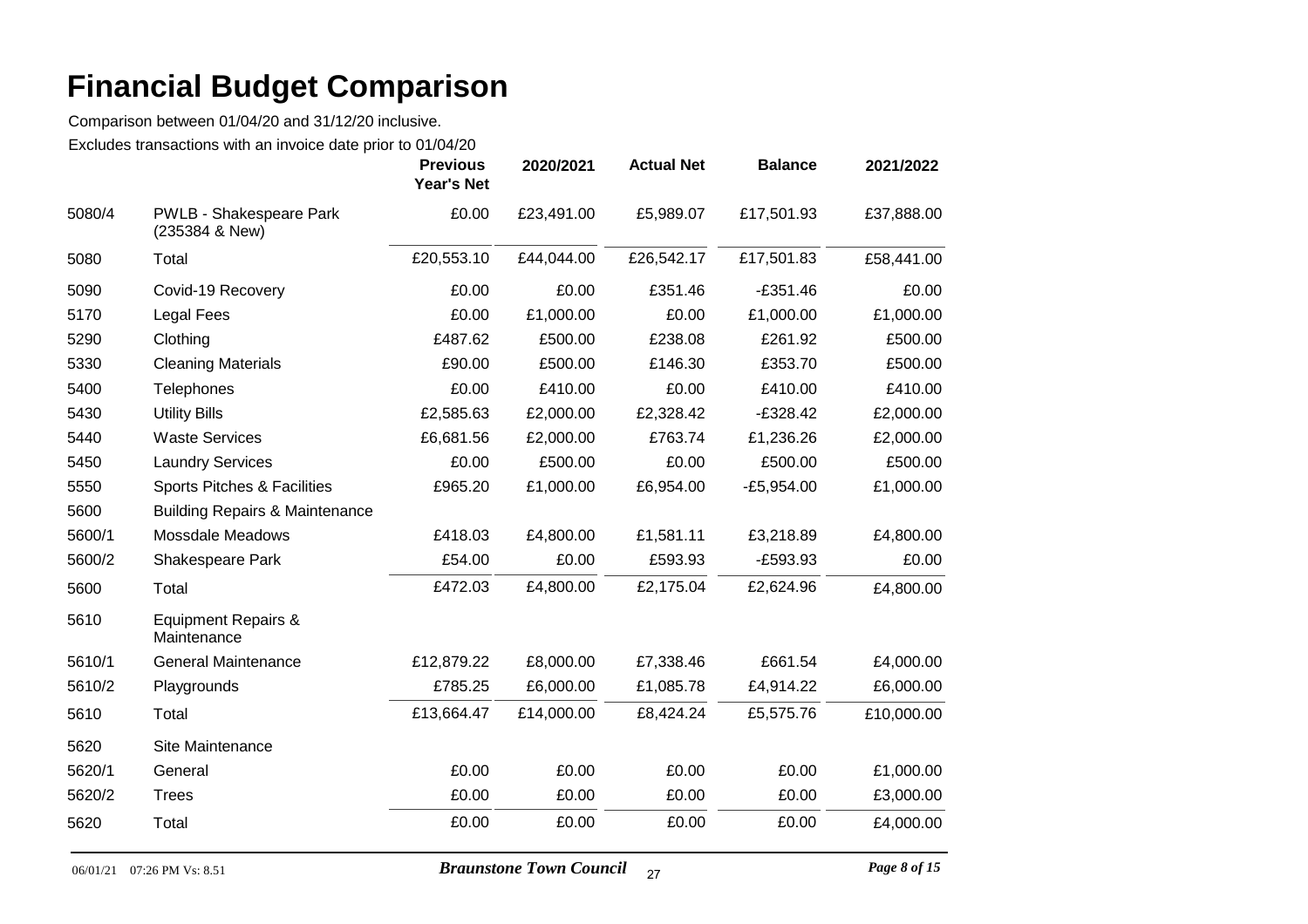|                          |                           | <b>Previous</b><br><b>Year's Net</b> | 2020/2021   | <b>Actual Net</b> | <b>Balance</b> | 2021/2022   |
|--------------------------|---------------------------|--------------------------------------|-------------|-------------------|----------------|-------------|
| 5630                     | <b>Equipment Purchase</b> | £28,256.38                           | £2,000.00   | £1,398.24         | £601.76        | £2,000.00   |
| 5650                     | Vehicle Costs             | £12,312.13                           | £10,000.00  | £8,804.92         | £1,195.08      | £10,000.00  |
| 5660                     | <b>Machinery Hire</b>     | £0.00                                | £500.00     | £0.00             | £500.00        | £500.00     |
| 5670                     | Petrol                    | £5,771.54                            | £3,800.00   | £677.88           | £3,122.12      | £3,800.00   |
| 5990                     | <b>Miscellaneous</b>      | £2,054.39                            | £100.00     | £1,277.38         | $-E1,177.38$   | £100.00     |
| <b>Total Expenditure</b> |                           | £105,053.20                          | £706,078.00 | £310,243.91       | £395,834.09    | £326,551.00 |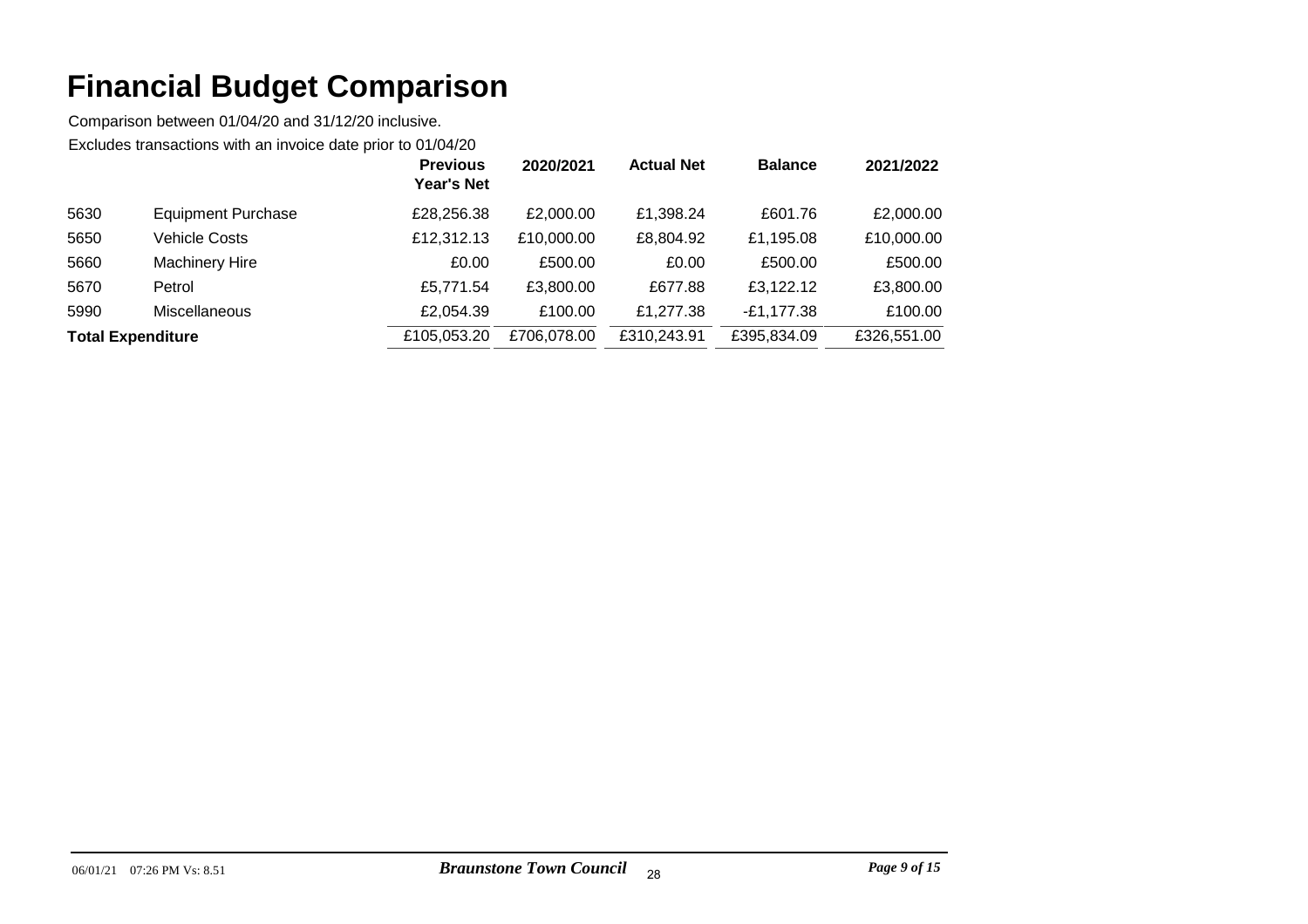|                     | LAGRACS MANGAGNONG WINT ON INVOICE GAIL PHOT    | <b>Previous</b><br><b>Year's Net</b> | 2020/2021 | <b>Actual Net</b> | <b>Balance</b> | 2021/2022 |
|---------------------|-------------------------------------------------|--------------------------------------|-----------|-------------------|----------------|-----------|
| <b>Income</b>       | 6. P&R - Library & Customer Services            |                                      |           |                   |                |           |
| 609                 | Covid-19 Library Grant                          | £0.00                                | £0.00     | £1,770.00         | £1,770.00      | £0.00     |
| 625                 | Service Charges                                 | £21.33                               | £1,052.00 | £57.00            | $-E995.00$     | £1,052.00 |
| 626                 | Service Level Agreements                        |                                      |           |                   |                |           |
| 626/1               | <b>Grant - Leicestershire County</b><br>Council | £3,489.02                            | £7,050.00 | £3,542.00         | $-E3,508.00$   | £7,121.00 |
| 626/2               | <b>Blaby District Council</b>                   | £15,000.00                           | £0.00     | £0.00             | £0.00          | £0.00     |
| 626                 | Total                                           | £18,489.02                           | £7,050.00 | £3,542.00         | $-E3,508.00$   | £7,121.00 |
| 690                 | <b>Consumer Products (Sales)</b>                |                                      |           |                   |                |           |
| 690/1               | <b>Stamps</b>                                   | £25.71                               | £0.00     | £35.23            | £35.23         | £0.00     |
| 690                 | Total                                           | £25.71                               | £0.00     | £35.23            | £35.23         | £0.00     |
| 698                 | Fines                                           | £97.62                               | £1,500.00 | £38.24            | $-£1,461.76$   | £1,500.00 |
| 699                 | Miscellaneous                                   | £25,578.31                           | £50.00    | £182.42           | £132.42        | £50.00    |
| <b>Total Income</b> |                                                 | £44,211.99                           | £9,652.00 | £5,624.89         | $-E4,027.11$   | £9,723.00 |
| <b>Expenditure</b>  |                                                 |                                      |           |                   |                |           |
| 6050                | <b>Capital Projects</b>                         | £0.00                                | £0.00     | £0.00             | £0.00          | £3,000.00 |
| 6080                | Loan Interest & Repayments<br>(PWLB 490422)     | £4,217.50                            | £4,430.00 | £4,091.50         | £338.50        | £4,430.00 |
| 6090                | Covid-19 Recovery                               | £0.00                                | £0.00     | £601.68           | $-£601.68$     | £0.00     |
| 6260                | Service Level Agreements                        |                                      |           |                   |                |           |
| 6260/1              | Library & Service Shop                          | £108.03                              | £0.00     | £0.00             | £0.00          | £0.00     |
| 6260/2              | <b>Citizens Advice Bureau</b>                   | £3,000.00                            | £3,000.00 | £3,000.00         | £0.00          | £3,000.00 |
| 6260                | Total                                           | £3,108.03                            | £3,000.00 | £3,000.00         | £0.00          | £3,000.00 |
| 6320                | Printing & Copying                              | £0.00                                | £150.00   | £0.00             | £150.00        | £150.00   |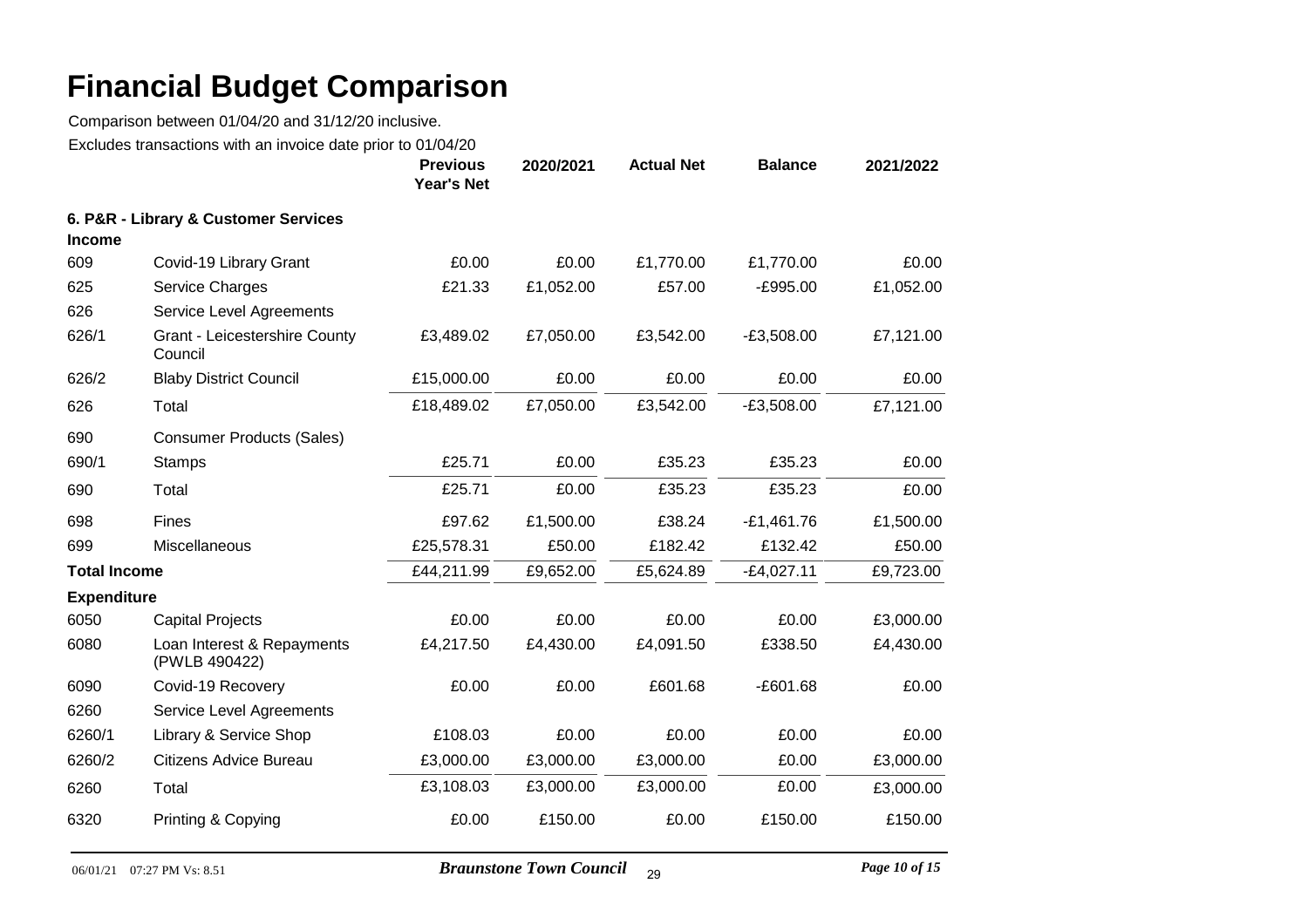|                          |                                                   | <b>Previous</b><br><b>Year's Net</b> | 2020/2021  | <b>Actual Net</b> | <b>Balance</b> | 2021/2022  |
|--------------------------|---------------------------------------------------|--------------------------------------|------------|-------------------|----------------|------------|
| 6360                     | Advertisements                                    | £0.00                                | £200.00    | £0.00             | £200.00        | £200.00    |
| 6400                     | <b>Telephones</b>                                 | £150.00                              | £200.00    | £0.00             | £200.00        | £200.00    |
| 6410                     | Photocopier                                       | £0.00                                | £800.00    | £0.00             | £800.00        | £800.00    |
| 6430                     | <b>Utility Bills</b>                              | £0.00                                | £2,900.00  | £2,538.03         | £361.97        | £2,618.00  |
| 6700                     | Programme of Events                               | £85.95                               | £700.00    | £0.00             | £700.00        | £800.00    |
| 6900                     | <b>Consumer Products (Purchase</b><br>for resale) |                                      |            |                   |                |            |
| 6900/1                   | <b>Stamps</b>                                     | £106.32                              | £0.00      | £0.00             | £0.00          | £0.00      |
| 6900                     | Total                                             | £106.32                              | £0.00      | £0.00             | £0.00          | £0.00      |
| 6990                     | Miscellaneous                                     | £2,043.98                            | £800.00    | £0.00             | £800.00        | £800.00    |
| <b>Total Expenditure</b> |                                                   | £9,711.78                            | £13,180.00 | £10,231.21        | £2,948.79      | £15,998.00 |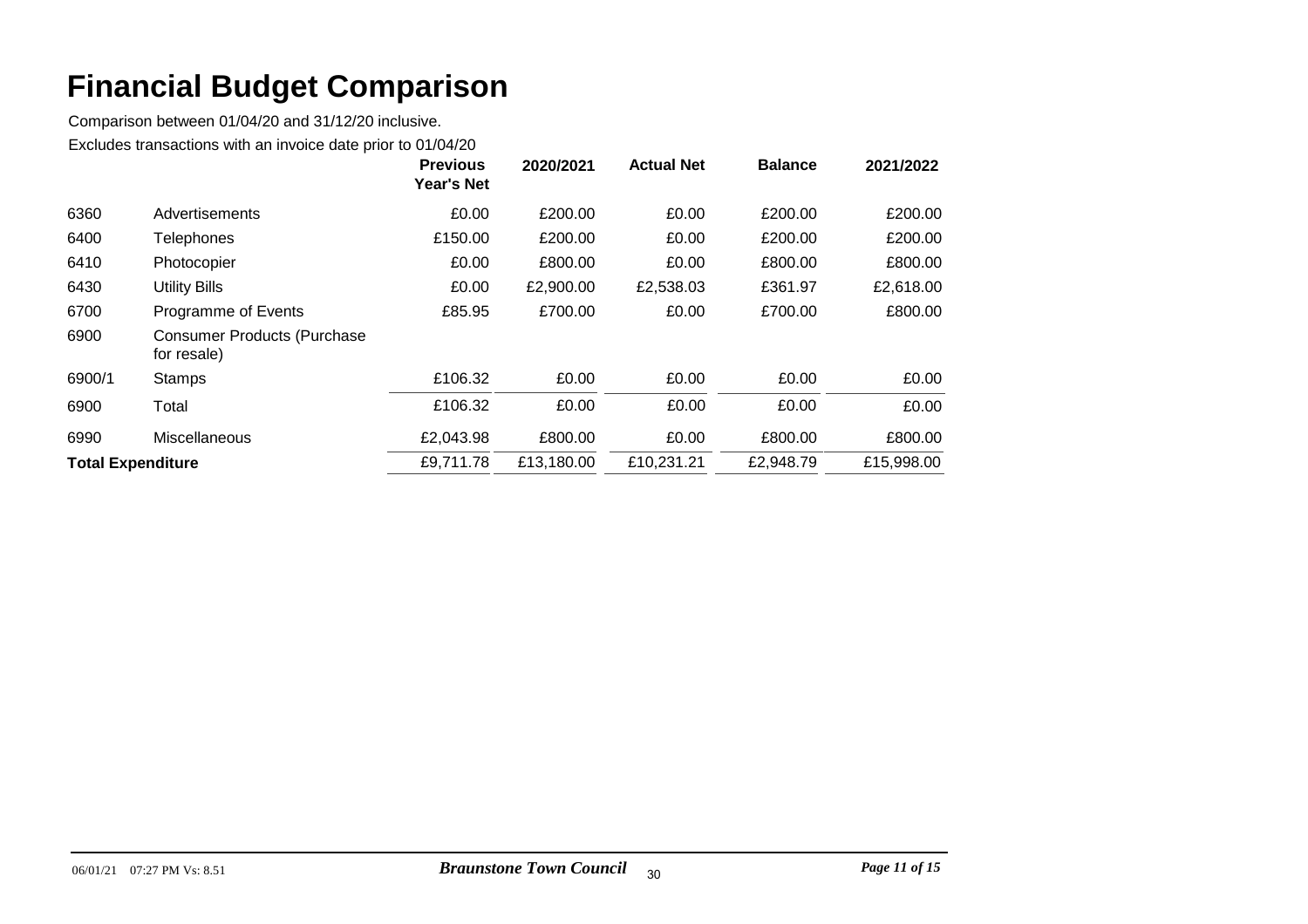|                     | LAGUUGO HUHSUGUOHO WIHTUH HIVOIGO UUG PHOT IO 0 1704/20 | <b>Previous</b><br><b>Year's Net</b> | 2020/2021 | <b>Actual Net</b> | <b>Balance</b> | 2021/2022 |
|---------------------|---------------------------------------------------------|--------------------------------------|-----------|-------------------|----------------|-----------|
| <b>Income</b>       | 7. Community Development                                |                                      |           |                   |                |           |
| 709                 | Covid-19 Community Response                             | £0.00                                | £0.00     | £500.00           | £500.00        | £0.00     |
| 770                 | Programme of Events                                     | £4,175.34                            | £0.00     | $-£366.68$        | $-£366.68$     | £0.00     |
| 771                 | <b>Summer Fete</b>                                      |                                      |           |                   |                |           |
| 771/1               | <b>Current Year</b>                                     | £697.82                              | £0.00     | $-E543.35$        | $-E543.35$     | £0.00     |
| 771/2               | <b>Next Year</b>                                        | £424.42                              | £0.00     | £0.00             | £0.00          | £0.00     |
| 771                 | Total                                                   | £1,122.24                            | £0.00     | $-E543.35$        | $-E543.35$     | £0.00     |
| 775                 | <b>Civic Functions</b>                                  | £0.00                                | £0.00     | $-£300.00$        | $-£300.00$     | £0.00     |
| 776                 | Town Mayor's Charity - Pre May                          | £2,347.81                            | £0.00     | £0.00             | £0.00          | £0.00     |
| 777                 | Town Mayor's Charity - after May                        | £471.74                              | £0.00     | £100.00           | £100.00        | £0.00     |
| 790                 | <b>Consumer Products (Sales)</b>                        |                                      |           |                   |                |           |
| 790/1               | <b>History Publications</b>                             | £30.00                               | £0.00     | £0.00             | £0.00          | £0.00     |
| 790/2               | <b>Crime Prevention</b>                                 | £23.31                               | £50.00    | £0.00             | $-£50.00$      | £50.00    |
| 790/3               | General                                                 | £0.00                                | £50.00    | £0.00             | $-£50.00$      | £50.00    |
| 790                 | Total                                                   | £53.31                               | £100.00   | £0.00             | $-E100.00$     | £100.00   |
| 799                 | Miscellaneous                                           | £0.00                                | £0.00     | £0.00             | £0.00          | £0.00     |
| <b>Total Income</b> |                                                         | £8,170.44                            | £100.00   | $-£610.03$        | $-E710.03$     | £100.00   |
| <b>Expenditure</b>  |                                                         |                                      |           |                   |                |           |
| 7040                | Town Mayor's Allowance                                  |                                      |           |                   |                |           |
| 7040/1              | Town Mayor's Travel &<br>Subsistence Allowance          | £378.00                              | £375.00   | £0.00             | £375.00        | £375.00   |
| 7040/2              | Town Mayor's Entertainment<br>Allowance                 | £210.26                              | £375.00   | £59.00            | £316.00        | £375.00   |
| 7040                | Total                                                   | £588.26                              | £750.00   | £59.00            | £691.00        | £750.00   |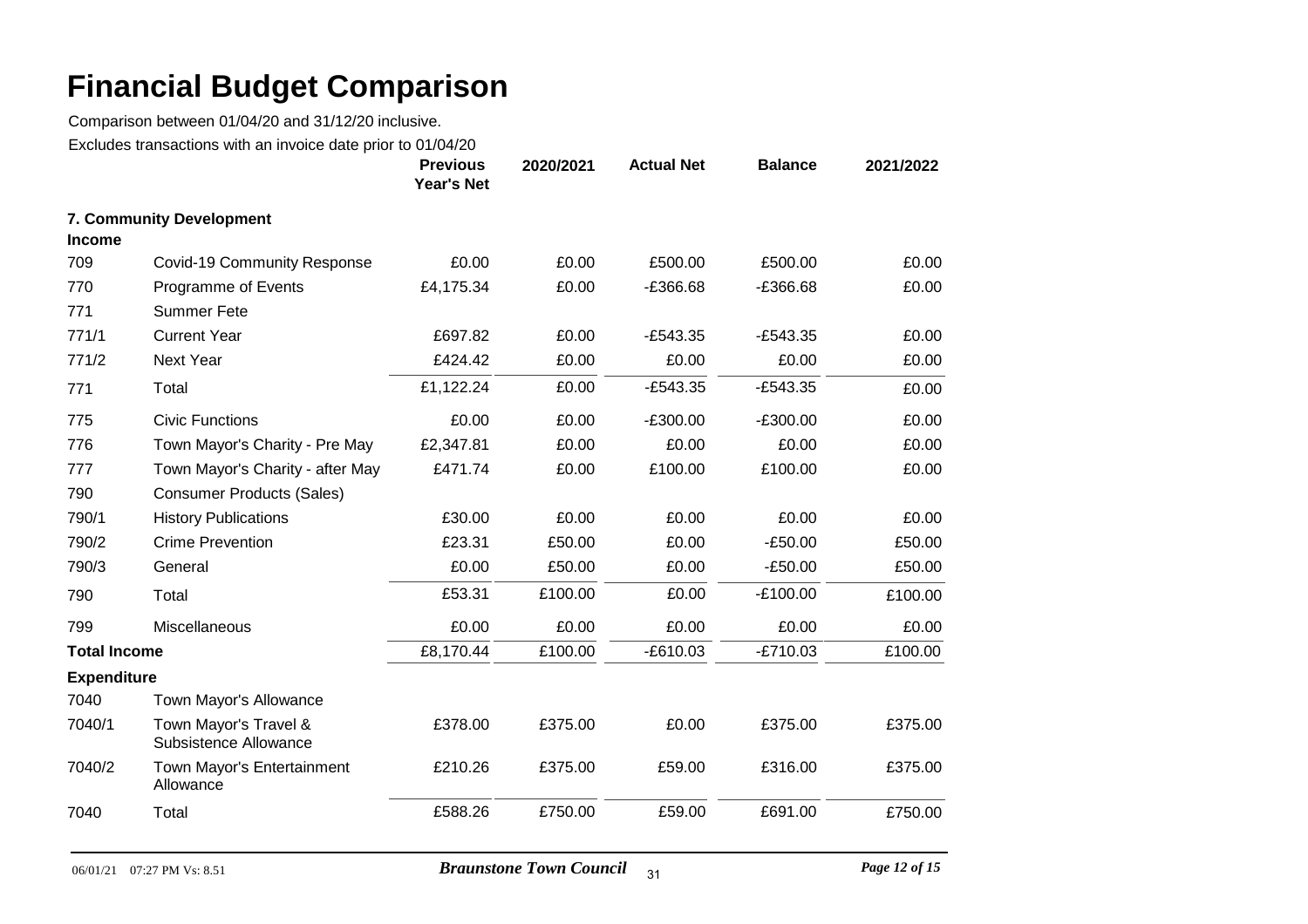|                          |                                                   | <b>Previous</b><br><b>Year's Net</b> | 2020/2021  | <b>Actual Net</b> | <b>Balance</b> | 2021/2022  |
|--------------------------|---------------------------------------------------|--------------------------------------|------------|-------------------|----------------|------------|
| 7090                     | <b>Covid-19 Community Response</b>                | £0.00                                | £0.00      | £230.00           | $-E230.00$     | £1,000.00  |
| 7340                     | Signs                                             | £0.00                                | £500.00    | £0.00             | £500.00        | £500.00    |
| 7700                     | Programme of Events                               | £4,284.37                            | £4,000.00  | £396.67           | £3,603.33      | £4,000.00  |
| 7710                     | <b>Summer Fete</b>                                |                                      |            |                   |                |            |
| 7710/1                   | <b>Current Year</b>                               | £2,748.84                            | £2,000.00  | £0.00             | £2,000.00      | £2,000.00  |
| 7710/2                   | <b>Next Year</b>                                  | £100.00                              | £300.00    | £0.00             | £300.00        | £300.00    |
| 7710                     | Total                                             | £2,848.84                            | £2,300.00  | £0.00             | £2,300.00      | £2,300.00  |
| 7750                     | <b>Civic Functions</b>                            | £2,021.41                            | £1,850.00  | £34.00            | £1,816.00      | £1,850.00  |
| 7760                     | Town Mayor's Charity - Pre May                    | £898.45                              | £0.00      | £3,794.95         | $-E3,794.95$   | £0.00      |
| 7770                     | Town Mayor's Charity - after May                  | £2,340.17                            | £0.00      | £0.00             | £0.00          | £0.00      |
| 7850                     | <b>Community Grants</b>                           | £3,615.00                            | £5,000.00  | £558.00           | £4,442.00      | £6,000.00  |
| 7870                     | Grants for 75th Anniversary of<br>VE Day          | £0.00                                | £1,000.00  | £0.00             | £1,000.00      | £0.00      |
| 7900                     | <b>Consumer Products (Purchase</b><br>for resale) |                                      |            |                   |                |            |
| 7900/1                   | <b>History Publications</b>                       | £0.00                                | £0.00      | £0.00             | £0.00          | £0.00      |
| 7900/2                   | <b>Crime Prevention</b>                           | £0.00                                | £100.00    | £0.00             | £100.00        | £100.00    |
| 7900                     | Total                                             | £0.00                                | £100.00    | £0.00             | £100.00        | £100.00    |
| 7950                     | <b>Community Safety</b>                           | £313.33                              | £500.00    | £0.00             | £500.00        | £500.00    |
| 7990                     | Miscellaneous                                     | £185.04                              | £100.00    | £0.00             | £100.00        | £100.00    |
| <b>Total Expenditure</b> |                                                   | £17,094.87                           | £16,100.00 | £5,072.62         | £11,027.38     | £17,100.00 |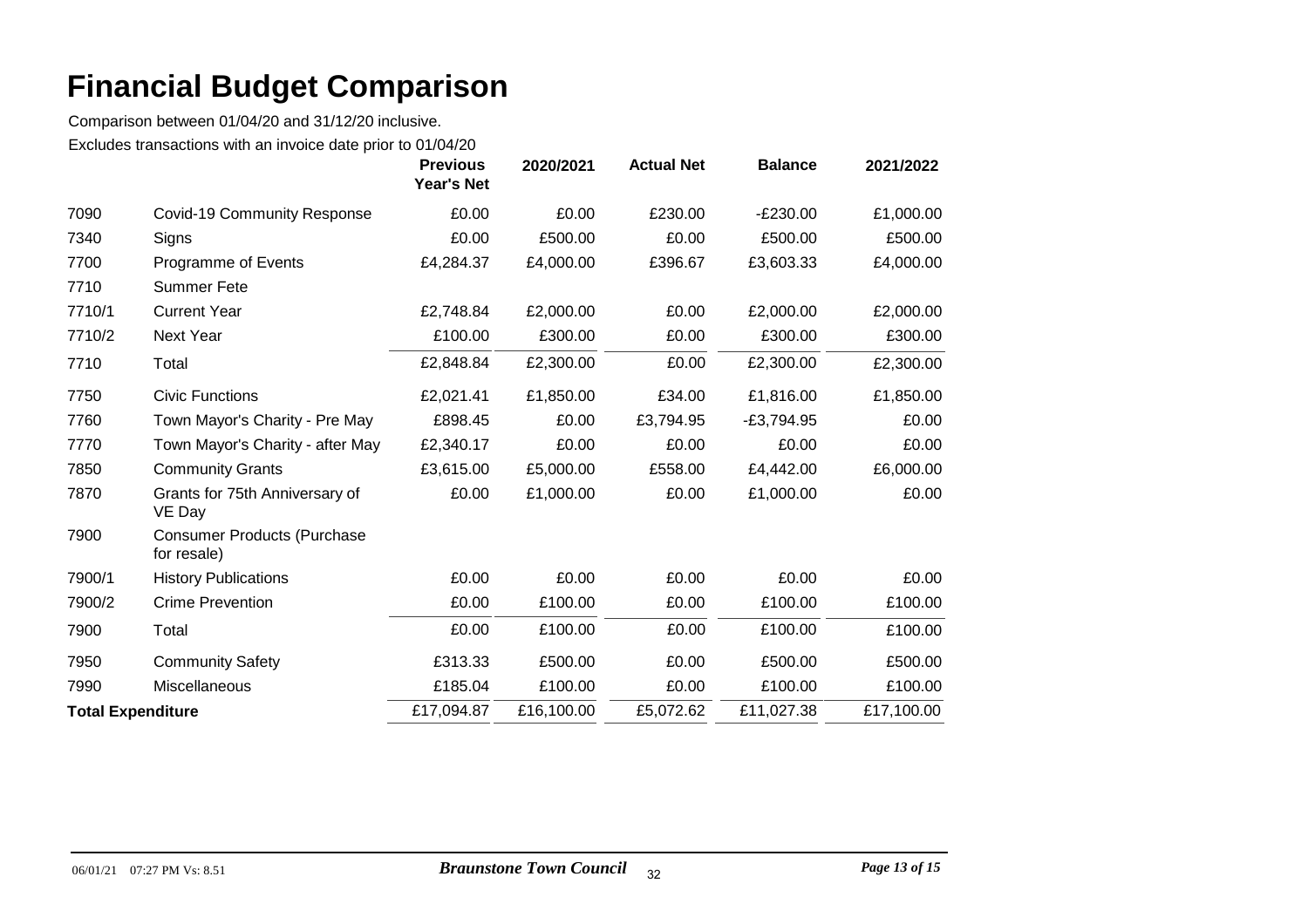|                          |                                                   | <b>Previous</b><br><b>Year's Net</b> | 2020/2021  | <b>Actual Net</b> | <b>Balance</b> | 2021/2022  |
|--------------------------|---------------------------------------------------|--------------------------------------|------------|-------------------|----------------|------------|
|                          | 8. Planning & Environment                         |                                      |            |                   |                |            |
| <b>Income</b>            |                                                   |                                      |            |                   |                |            |
| 890                      | <b>Consumer Products (Sales)</b>                  |                                      |            |                   |                |            |
| 890/1                    | General                                           | £0.00                                | £0.00      | £0.00             | £0.00          | £0.00      |
| 890/2                    | Poop Scoops                                       | £1,609.84                            | £1,700.00  | £267.50           | $-E1,432.50$   | £1,700.00  |
| 890/3                    | Waste & Garden Bags                               | £353.39                              | £560.00    | £14.56            | $-£545.44$     | £560.00    |
| 890                      | Total                                             | £1,963.23                            | £2,260.00  | £282.06           | $-£1,977.94$   | £2,260.00  |
| <b>Total Income</b>      |                                                   | £1,963.23                            | £2,260.00  | £282.06           | $-£1,977.94$   | £2,260.00  |
| <b>Expenditure</b>       |                                                   |                                      |            |                   |                |            |
| 8190                     | <b>Professional Fees</b>                          | £0.00                                | £250.00    | £0.00             | £250.00        | £250.00    |
| 8440                     | Waste Services (Dog Bins)                         | £6,552.00                            | £5,300.00  | £3,430.89         | £1,869.11      | £5,300.00  |
| 8460                     | Furniture                                         | £0.00                                | £5,000.00  | £0.00             | £5,000.00      | £5,000.00  |
| 8900                     | <b>Consumer Products (Purchase</b><br>for resale) |                                      |            |                   |                |            |
| 8900/1                   | Poop Scoops                                       | £2,060.00                            | £1,600.00  | £0.00             | £1,600.00      | £1,600.00  |
| 8900/2                   | Waste & Garden Bags                               | £50.36                               | £420.00    | £0.00             | £420.00        | £420.00    |
| 8900                     | Total                                             | £2,110.36                            | £2,020.00  | £0.00             | £2,020.00      | £2,020.00  |
| <b>Total Expenditure</b> |                                                   | £8,662.36                            | £12,570.00 | £3,430.89         | £9,139.11      | £12,570.00 |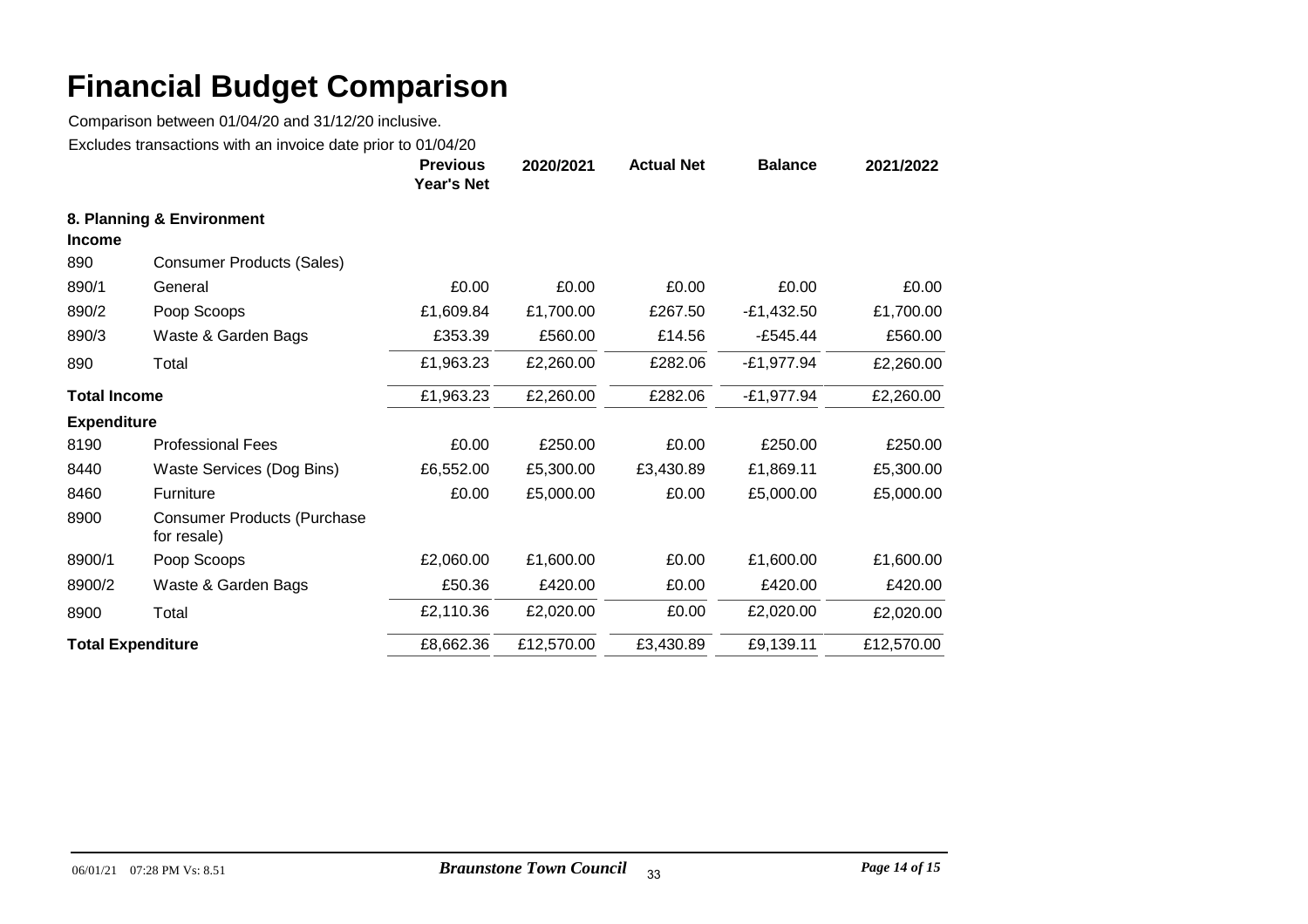Comparison between 01/04/20 and 31/12/20 inclusive.

Excludes transactions with an invoice date prior to 01/04/20

|                          | <b>Previous</b><br><b>Year's Net</b>    | 2020/2021   | <b>Actual Net</b> | <b>Balance</b> | 2021/2022     |
|--------------------------|-----------------------------------------|-------------|-------------------|----------------|---------------|
| Total Income             | £824,087.77 £1,429,348.00 £1,198,095.20 |             |                   |                | £1,077,839.00 |
| <b>Total Expenditure</b> | £816,860.45 £1,448,348.00               |             | £856,298.01       |                | £1,096,839.00 |
| <b>Total Net Balance</b> | £7,227,32                               | E19.000.00- | £341.797.19       |                | -£19,000.00   |